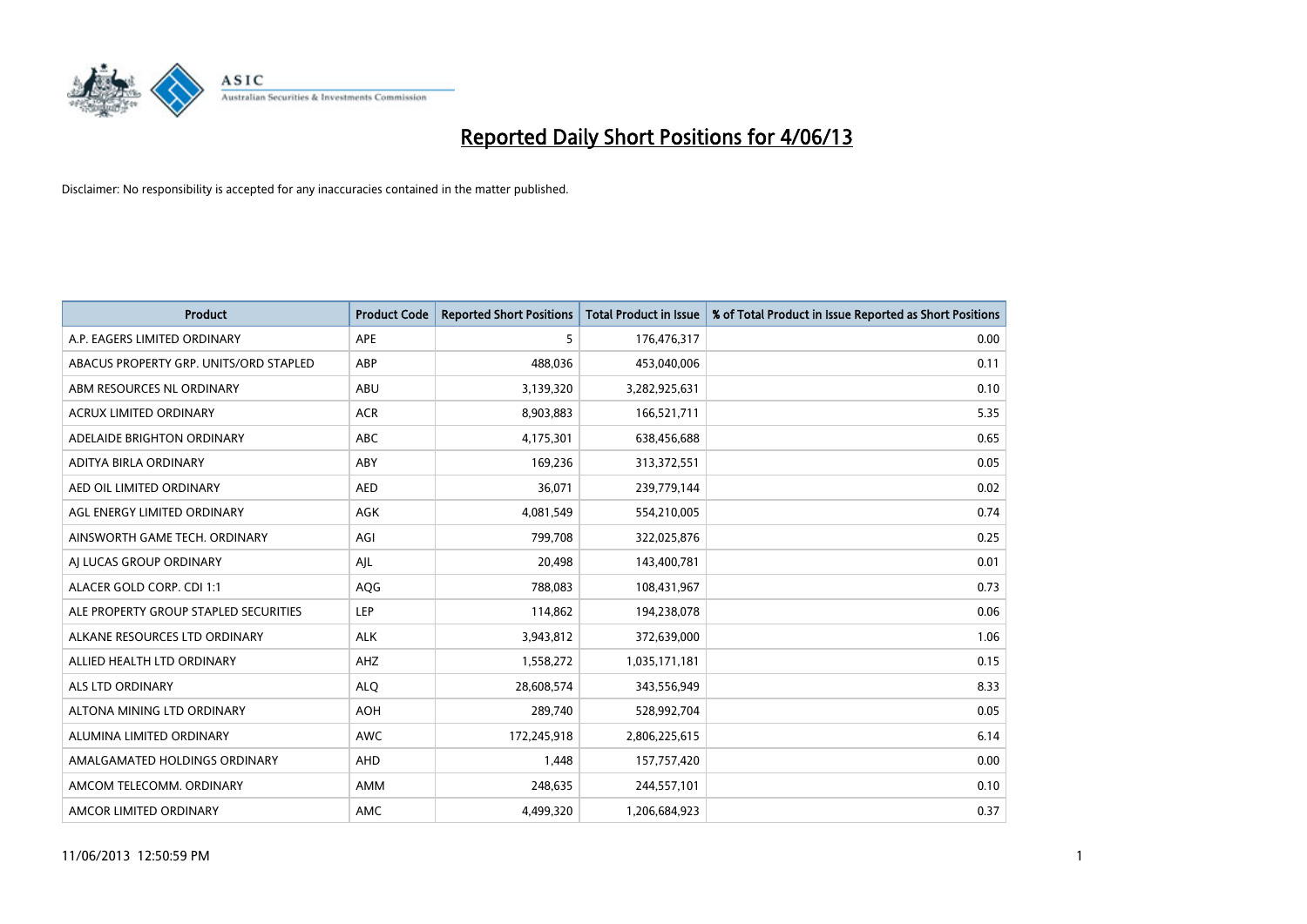

| <b>Product</b>                            | <b>Product Code</b> | <b>Reported Short Positions</b> | <b>Total Product in Issue</b> | % of Total Product in Issue Reported as Short Positions |
|-------------------------------------------|---------------------|---------------------------------|-------------------------------|---------------------------------------------------------|
| AMP LIMITED ORDINARY                      | AMP                 | 13,765,328                      | 2,944,564,649                 | 0.47                                                    |
| AMPELLA MINING ORDINARY                   | AMX                 | 1,284,310                       | 248,000,493                   | 0.52                                                    |
| ANGLOGOLD ASHANTI CDI 5:1                 | AGG                 | 1                               | 89,207,765                    | 0.00                                                    |
| ANSELL LIMITED ORDINARY                   | <b>ANN</b>          | 10,370,331                      | 130,631,752                   | 7.94                                                    |
| ANTARES ENERGY LTD ORDINARY               | <b>AZZ</b>          | 418,615                         | 256,100,939                   | 0.16                                                    |
| ANZ BANKING GRP LTD ORDINARY              | ANZ                 | 15,272,463                      | 2,743,939,704                 | 0.56                                                    |
| APA GROUP STAPLED SECURITIES              | APA                 | 7,196,528                       | 835,750,807                   | 0.86                                                    |
| APN NEWS & MEDIA ORDINARY                 | <b>APN</b>          | 17,391,228                      | 661,526,586                   | 2.63                                                    |
| AQUARIUS PLATINUM. ORDINARY               | <b>AOP</b>          | 8,880,413                       | 486,851,336                   | 1.82                                                    |
| AQUILA RESOURCES ORDINARY                 | <b>AQA</b>          | 12,555,091                      | 411,804,442                   | 3.05                                                    |
| ARAFURA RESOURCE LTD ORDINARY             | ARU                 | 8,367                           | 441,270,644                   | 0.00                                                    |
| ARB CORPORATION ORDINARY                  | ARP                 | 320,096                         | 72,481,302                    | 0.44                                                    |
| ARDENT LEISURE GROUP STAPLED SECURITIES   | AAD                 | 2,051,301                       | 397,803,987                   | 0.52                                                    |
| ARISTOCRAT LEISURE ORDINARY               | ALL                 | 7,686,323                       | 551,418,047                   | 1.39                                                    |
| ARRIUM LTD ORDINARY                       | ARI                 | 12,544,546                      | 1,355,433,903                 | 0.93                                                    |
| ASCIANO LIMITED ORDINARY                  | <b>AIO</b>          | 15,344,255                      | 975,385,664                   | 1.57                                                    |
| ASG GROUP LIMITED ORDINARY                | ASZ                 | 1,181,220                       | 206,720,839                   | 0.57                                                    |
| ASPEN GROUP ORD/UNITS STAPLED             | APZ                 | 259,277                         | 1,192,665,422                 | 0.02                                                    |
| ASTRO JAP PROP GROUP STAPLED US PROHIBIT. | AJA                 | 91,110                          | 67,211,752                    | 0.14                                                    |
| ASX LIMITED ORDINARY                      | ASX                 | 2,082,025                       | 175,136,729                   | 1.19                                                    |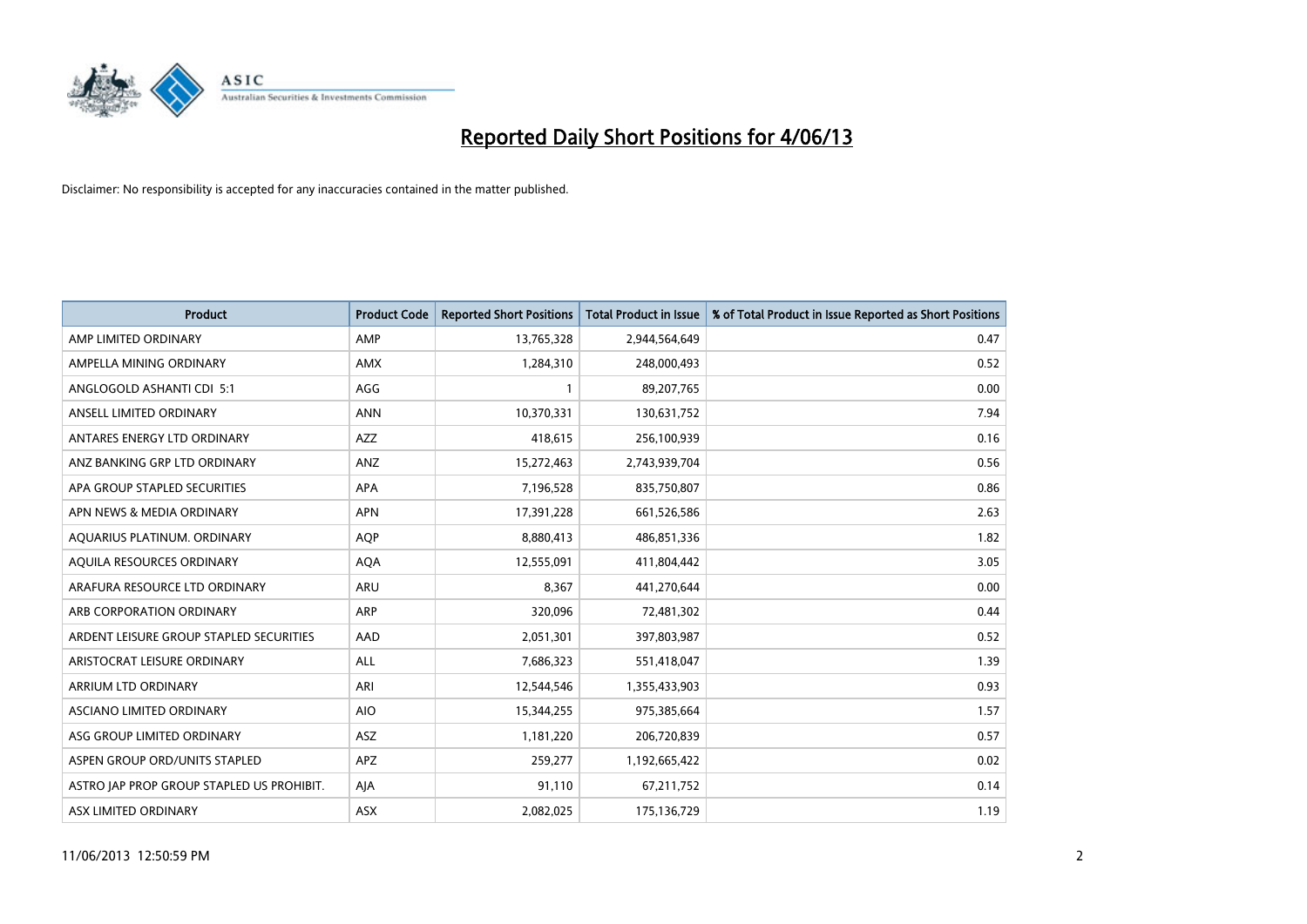

| <b>Product</b>                       | <b>Product Code</b> | <b>Reported Short Positions</b> | <b>Total Product in Issue</b> | % of Total Product in Issue Reported as Short Positions |
|--------------------------------------|---------------------|---------------------------------|-------------------------------|---------------------------------------------------------|
| ATLAS IRON LIMITED ORDINARY          | <b>AGO</b>          | 41,494,962                      | 909,718,409                   | 4.56                                                    |
| AUCKLAND INTERNATION ORDINARY        | AIA                 | 200,000                         | 1,322,564,489                 | 0.02                                                    |
| AURIZON HOLDINGS LTD ORDINARY        | AZJ                 | 9,489,047                       | 2,137,284,503                 | 0.44                                                    |
| AURORA OIL & GAS ORDINARY            | <b>AUT</b>          | 4,307,358                       | 447,885,778                   | 0.96                                                    |
| <b>AUSDRILL LIMITED ORDINARY</b>     | ASL                 | 8,902,793                       | 312,277,224                   | 2.85                                                    |
| AUSENCO LIMITED ORDINARY             | <b>AAX</b>          | 936,921                         | 123,527,574                   | 0.76                                                    |
| <b>AUSTAL LIMITED ORDINARY</b>       | ASB                 | 925,093                         | 346,007,639                   | 0.27                                                    |
| AUSTBROKERS HOLDINGS ORDINARY        | <b>AUB</b>          | 13,558                          | 57,955,632                    | 0.02                                                    |
| AUSTIN ENGINEERING ORDINARY          | <b>ANG</b>          | 609,179                         | 73,164,403                    | 0.83                                                    |
| AUSTRALAND PROPERTY STAPLED SECURITY | <b>ALZ</b>          | 1,581,293                       | 578,324,670                   | 0.27                                                    |
| AUSTRALIAN AGRICULT. ORDINARY        | AAC                 | 2,613,985                       | 313,113,358                   | 0.83                                                    |
| AUSTRALIAN INFR LTD ORDINARY         | <b>AIX</b>          | 1,230,135                       | 620,733,944                   | 0.20                                                    |
| AUSTRALIAN PHARM. ORDINARY           | API                 | 245,397                         | 488,115,883                   | 0.05                                                    |
| AUTOMOTIVE HOLDINGS ORDINARY         | AHE                 | 191,406                         | 260,579,682                   | 0.07                                                    |
| AVIENNINGS LIMITED ORDINARY          | <b>AVJ</b>          | 169,947                         | 384,423,851                   | 0.04                                                    |
| AWE LIMITED ORDINARY                 | AWE                 | 5,254,502                       | 522,116,985                   | 1.01                                                    |
| AZIMUTH RES LTD ORDINARY             | <b>AZH</b>          | 1,006,180                       | 430,626,680                   | 0.23                                                    |
| <b>BANDANNA ENERGY ORDINARY</b>      | <b>BND</b>          | 24,325,261                      | 528,481,199                   | 4.60                                                    |
| BANK OF QUEENSLAND. ORDINARY         | <b>BOQ</b>          | 5,441,894                       | 318,192,231                   | 1.71                                                    |
| BANNERMAN RESOURCES ORDINARY         | <b>BMN</b>          | 999,898                         | 309,077,460                   | 0.32                                                    |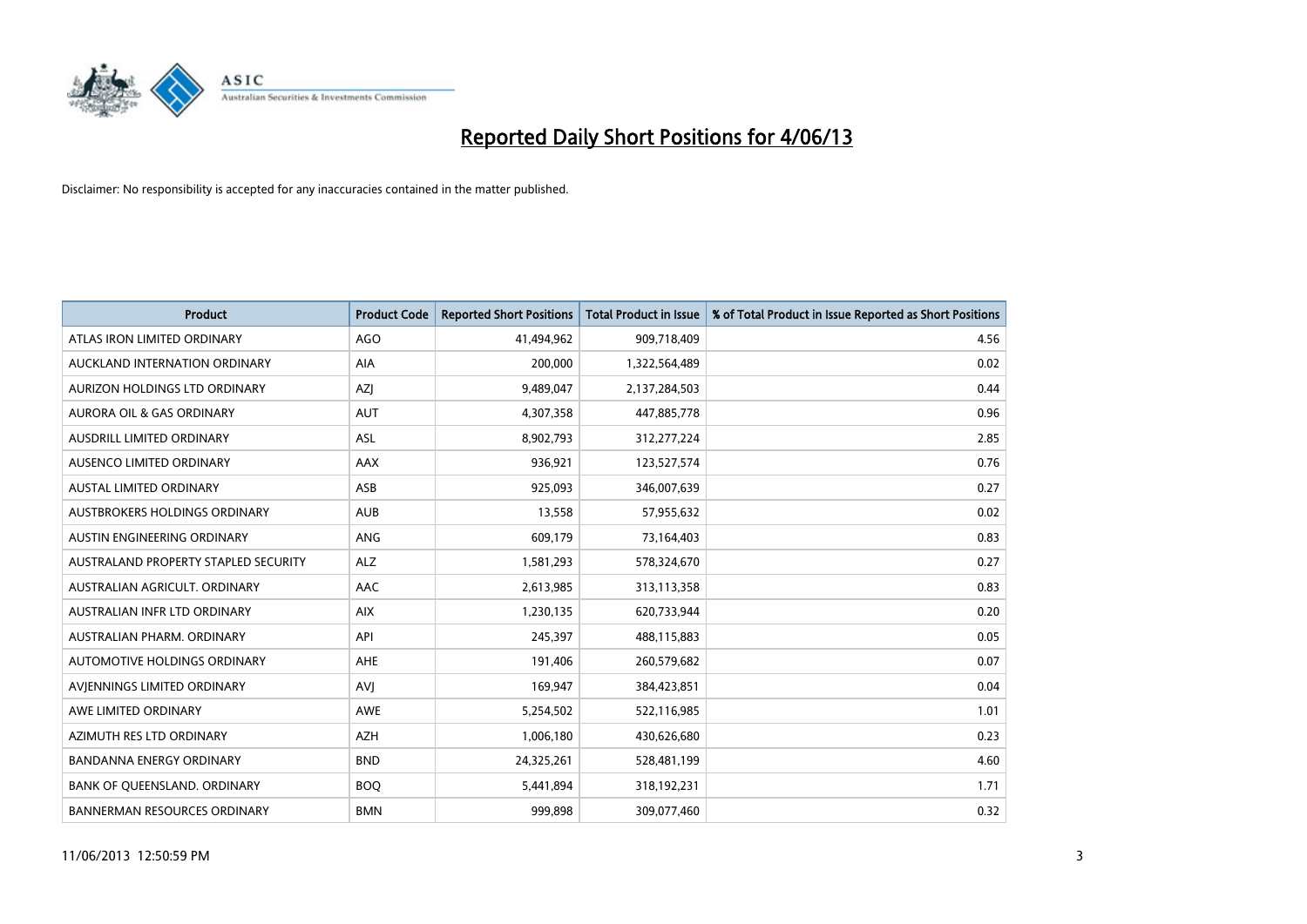

| <b>Product</b>                                | <b>Product Code</b> | <b>Reported Short Positions</b> | <b>Total Product in Issue</b> | % of Total Product in Issue Reported as Short Positions |
|-----------------------------------------------|---------------------|---------------------------------|-------------------------------|---------------------------------------------------------|
| <b>BASE RES LIMITED ORDINARY</b>              | <b>BSE</b>          | 3,814,176                       | 561,840,029                   | 0.68                                                    |
| <b>BATHURST RESOURCES ORDINARY</b>            | <b>BTU</b>          | 36,011,965                      | 697,247,997                   | 5.16                                                    |
| <b>BC IRON LIMITED ORDINARY</b>               | <b>BCI</b>          | 651,753                         | 123,204,384                   | 0.53                                                    |
| BEACH ENERGY LIMITED ORDINARY                 | <b>BPT</b>          | 17,057,062                      | 1,268,647,188                 | 1.34                                                    |
| BEADELL RESOURCE LTD ORDINARY                 | <b>BDR</b>          | 42,046,876                      | 786,477,280                   | 5.35                                                    |
| <b>BEGA CHEESE LTD ORDINARY</b>               | <b>BGA</b>          | 10,297                          | 151,866,050                   | 0.01                                                    |
| BENDIGO AND ADELAIDE ORDINARY                 | <b>BEN</b>          | 13,964,277                      | 407,166,826                   | 3.43                                                    |
| BERKELEY RESOURCES ORDINARY                   | <b>BKY</b>          | 285,624                         | 179,393,323                   | 0.16                                                    |
| <b>BHP BILLITON LIMITED ORDINARY</b>          | <b>BHP</b>          | 13,145,047                      | 3,211,691,105                 | 0.41                                                    |
| <b>BILLABONG ORDINARY</b>                     | <b>BBG</b>          | 6,875,039                       | 478,944,292                   | 1.44                                                    |
| BLACKMORES LIMITED ORDINARY                   | <b>BKL</b>          | 6,100                           | 16,972,069                    | 0.04                                                    |
| <b>BLACKTHORN RESOURCES ORD US PROHIBITED</b> | <b>BTR</b>          | 421,410                         | 164,285,950                   | 0.26                                                    |
| <b>BLUESCOPE STEEL LTD ORDINARY</b>           | <b>BSL</b>          | 4,211,953                       | 558,243,305                   | 0.75                                                    |
| <b>BOART LONGYEAR ORDINARY</b>                | <b>BLY</b>          | 45,011,979                      | 461,163,412                   | 9.76                                                    |
| <b>BORAL LIMITED, ORDINARY</b>                | <b>BLD</b>          | 45,137,891                      | 774,000,641                   | 5.83                                                    |
| <b>BRADKEN LIMITED ORDINARY</b>               | <b>BKN</b>          | 10,214,993                      | 169,240,662                   | 6.04                                                    |
| <b>BRAMBLES LIMITED ORDINARY</b>              | <b>BXB</b>          | 2,705,421                       | 1,557,294,344                 | 0.17                                                    |
| <b>BREVILLE GROUP LTD ORDINARY</b>            | <b>BRG</b>          | 3,792,738                       | 130,095,322                   | 2.92                                                    |
| <b>BRICKWORKS LIMITED ORDINARY</b>            | <b>BKW</b>          | 15,632                          | 147,818,132                   | 0.01                                                    |
| <b>BROCKMAN MINING LTD ORDINARY</b>           | <b>BCK</b>          | 90,995                          | 7,894,482,131                 | 0.00                                                    |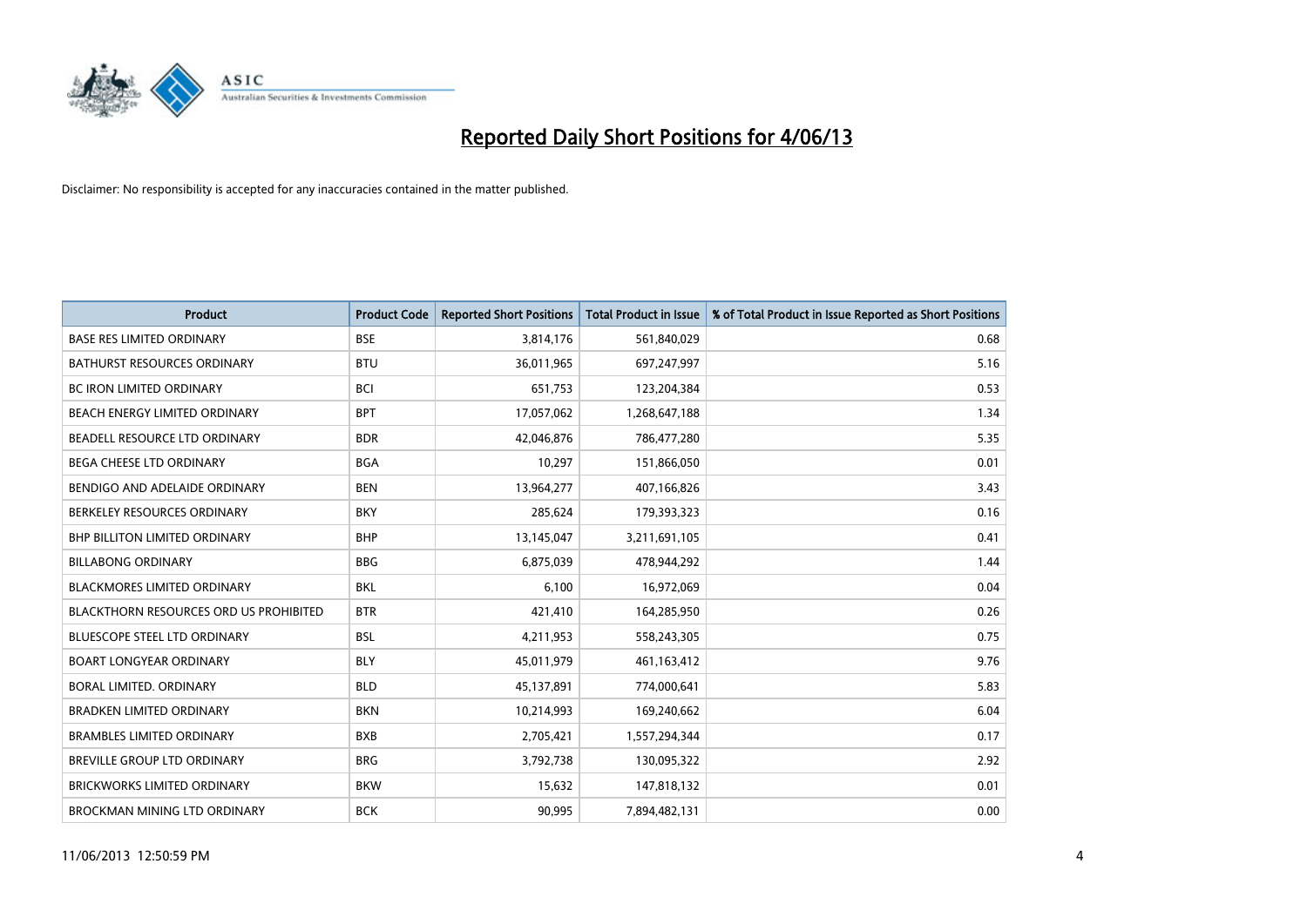

| <b>Product</b>                          | <b>Product Code</b> | <b>Reported Short Positions</b> | <b>Total Product in Issue</b> | % of Total Product in Issue Reported as Short Positions |
|-----------------------------------------|---------------------|---------------------------------|-------------------------------|---------------------------------------------------------|
| <b>BURU ENERGY ORDINARY</b>             | <b>BRU</b>          | 17,185,805                      | 274,036,429                   | 6.27                                                    |
| <b>BWP TRUST ORDINARY UNITS</b>         | <b>BWP</b>          | 4,208,759                       | 537,753,954                   | 0.78                                                    |
| CABCHARGE AUSTRALIA ORDINARY            | CAB                 | 11,556,523                      | 120,430,683                   | 9.60                                                    |
| CALTEX AUSTRALIA ORDINARY               | <b>CTX</b>          | 3,154,009                       | 270,000,000                   | 1.17                                                    |
| CAPE LAMBERT RES LTD ORDINARY           | <b>CFE</b>          | 197,284                         | 685,107,562                   | 0.03                                                    |
| <b>CARBON ENERGY ORDINARY</b>           | <b>CNX</b>          | 4,533                           | 786,889,705                   | 0.00                                                    |
| <b>CARDNO LIMITED ORDINARY</b>          | CDD                 | 9,519,070                       | 143,726,327                   | 6.62                                                    |
| CARNARVON PETROLEUM ORDINARY            | <b>CVN</b>          | 39,246                          | 934,109,501                   | 0.00                                                    |
| CARSALES.COM LTD ORDINARY               | <b>CRZ</b>          | 2,250,132                       | 236,134,464                   | 0.95                                                    |
| <b>CASH CONVERTERS ORDINARY</b>         | CCV                 | 1,746,285                       | 423,861,025                   | 0.41                                                    |
| CEDAR WOODS PROP. ORDINARY              | <b>CWP</b>          | 33,442                          | 73,359,551                    | 0.05                                                    |
| CENTRAL PETROLEUM ORDINARY              | <b>CTP</b>          | 792,998                         | 1,440,078,845                 | 0.06                                                    |
| <b>CERAMIC FUEL CELLS ORDINARY</b>      | <b>CFU</b>          | 616,353                         | 1,591,941,620                 | 0.04                                                    |
| CFS RETAIL TRUST GRP STAPLED SECURITIES | <b>CFX</b>          | 49,225,047                      | 2,828,495,659                 | 1.74                                                    |
| CHALLENGER DIV.PRO. STAPLED UNITS       | <b>CDI</b>          | 114,138                         | 214,101,013                   | 0.05                                                    |
| CHALLENGER LIMITED ORDINARY             | <b>CGF</b>          | 2,450,821                       | 532,164,145                   | 0.46                                                    |
| CHANDLER MACLEOD LTD ORDINARY           | <b>CMG</b>          | 381,090                         | 469,679,390                   | 0.08                                                    |
| CHARTER HALL GROUP STAPLED US PROHIBIT. | <b>CHC</b>          | 300,709                         | 302,262,312                   | 0.10                                                    |
| <b>CHARTER HALL RETAIL UNITS</b>        | <b>COR</b>          | 2,607,447                       | 337,582,974                   | 0.77                                                    |
| <b>CHORUS LIMITED ORDINARY</b>          | <b>CNU</b>          | 68,742                          | 389,299,049                   | 0.02                                                    |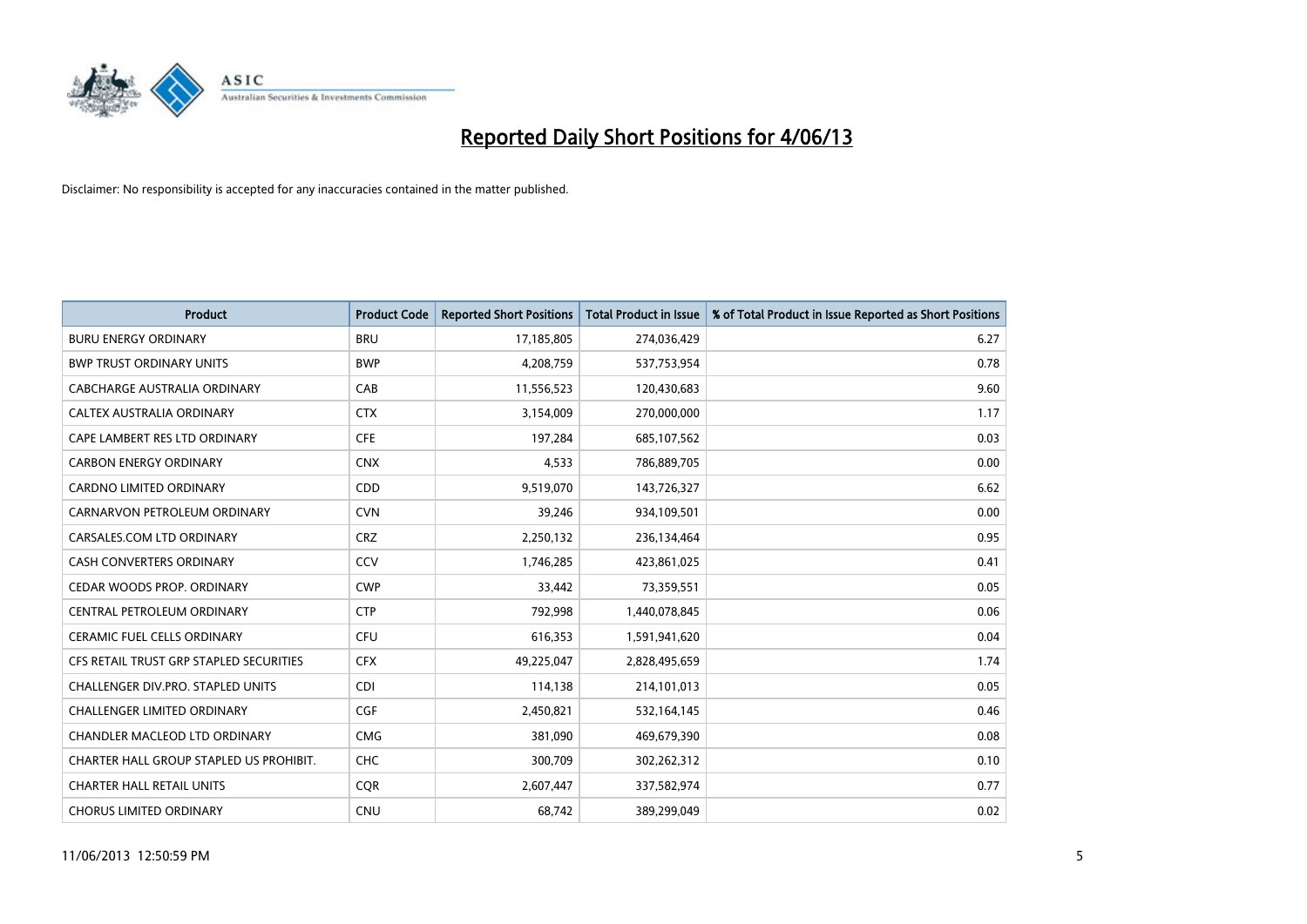

| <b>Product</b>                          | <b>Product Code</b> | <b>Reported Short Positions</b> | <b>Total Product in Issue</b> | % of Total Product in Issue Reported as Short Positions |
|-----------------------------------------|---------------------|---------------------------------|-------------------------------|---------------------------------------------------------|
| CITIGOLD CORP LTD ORDINARY              | <b>CTO</b>          | 153,427                         | 1,352,907,765                 | 0.01                                                    |
| <b>CLOUGH LIMITED ORDINARY</b>          | <b>CLO</b>          | 7,182,649                       | 777,781,882                   | 0.92                                                    |
| COAL OF AFRICA LTD ORDINARY             | <b>CZA</b>          | 326                             | 1,048,368,613                 | 0.00                                                    |
| COALSPUR MINES LTD ORDINARY             | <b>CPL</b>          | 10,885,744                      | 639,748,901                   | 1.70                                                    |
| COCA-COLA AMATIL ORDINARY               | <b>CCL</b>          | 5,186,823                       | 763,590,249                   | 0.68                                                    |
| <b>COCHLEAR LIMITED ORDINARY</b>        | <b>COH</b>          | 4,152,147                       | 57,040,932                    | 7.28                                                    |
| COCKATOO COAL ORDINARY                  | <b>COK</b>          | 10,530,332                      | 1,016,746,908                 | 1.04                                                    |
| CODAN LIMITED ORDINARY                  | <b>CDA</b>          | 428,422                         | 176,926,104                   | 0.24                                                    |
| <b>COLLINS FOODS LTD ORDINARY</b>       | <b>CKF</b>          | 559,487                         | 93,000,003                    | 0.60                                                    |
| COMMONWEALTH BANK, ORDINARY             | <b>CBA</b>          | 8,213,222                       | 1,611,928,836                 | 0.51                                                    |
| COMMONWEALTH PROP ORDINARY UNITS        | <b>CPA</b>          | 16,186,010                      | 2,347,003,413                 | 0.69                                                    |
| <b>COMPASS RESOURCES ORDINARY</b>       | <b>CMR</b>          | 7,472                           | 1,403,744,100                 | 0.00                                                    |
| COMPUTERSHARE LTD ORDINARY              | <b>CPU</b>          | 15,518,230                      | 556,203,079                   | 2.79                                                    |
| <b>CORP TRAVEL LIMITED ORDINARY</b>     | <b>CTD</b>          | 237,973                         | 78,081,184                    | 0.30                                                    |
| <b>CREDIT CORP GROUP ORDINARY</b>       | <b>CCP</b>          | 43,425                          | 45,932,899                    | 0.09                                                    |
| <b>CROMWELL PROP STAPLED SECURITIES</b> | <b>CMW</b>          | 2,208,219                       | 1,463,721,456                 | 0.15                                                    |
| <b>CROWN LIMITED ORDINARY</b>           | <b>CWN</b>          | 1,671,886                       | 728,394,185                   | 0.23                                                    |
| <b>CSG LIMITED ORDINARY</b>             | CSV                 | 113,864                         | 278,155,477                   | 0.04                                                    |
| <b>CSL LIMITED ORDINARY</b>             | <b>CSL</b>          | 587,674                         | 491,794,065                   | 0.12                                                    |
| <b>CSR LIMITED ORDINARY</b>             | <b>CSR</b>          | 48,669,688                      | 506,000,315                   | 9.62                                                    |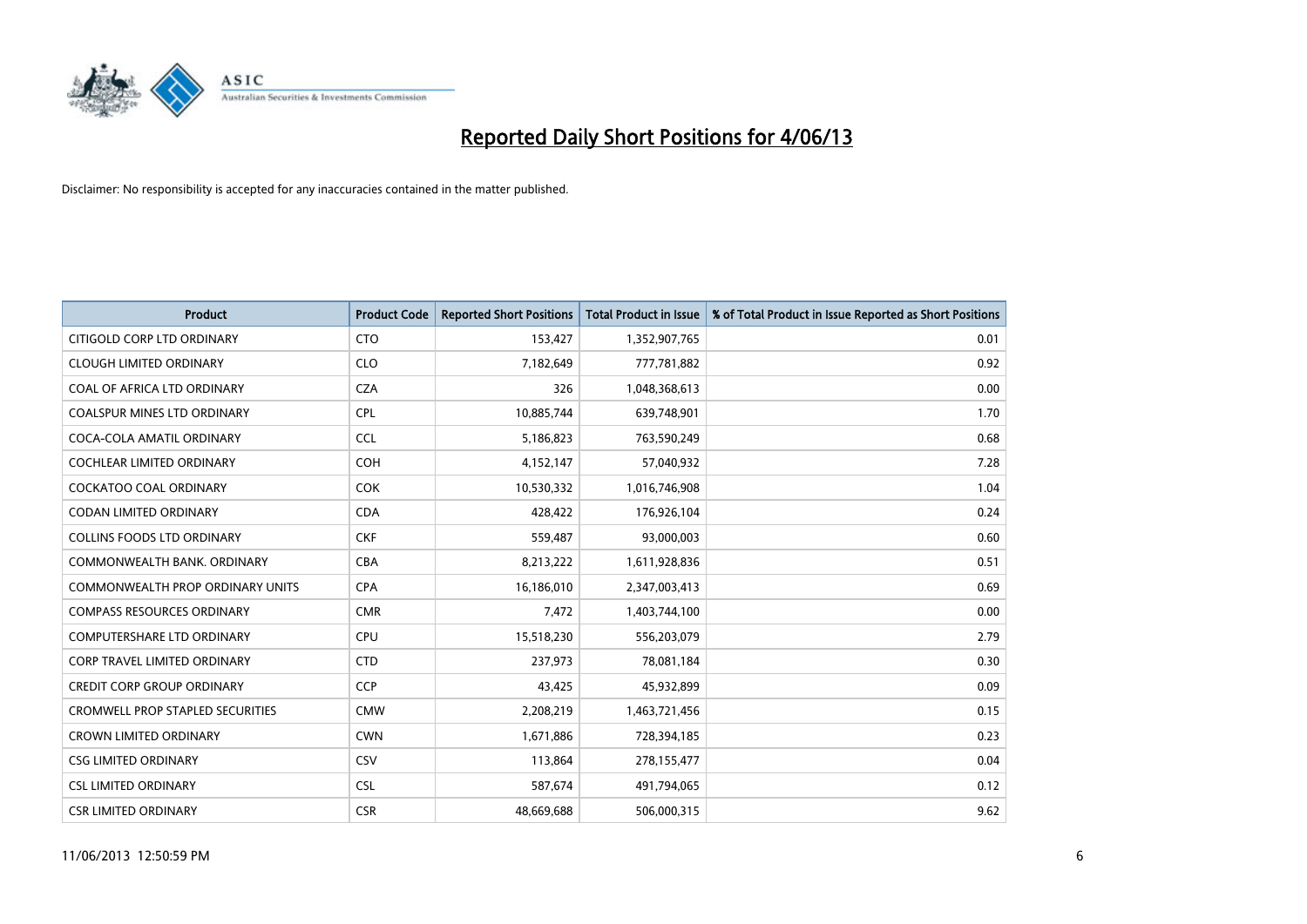

| <b>Product</b>                     | <b>Product Code</b> | <b>Reported Short Positions</b> | <b>Total Product in Issue</b> | % of Total Product in Issue Reported as Short Positions |
|------------------------------------|---------------------|---------------------------------|-------------------------------|---------------------------------------------------------|
| <b>CUDECO LIMITED ORDINARY</b>     | CDU                 | 4,268,473                       | 199,877,294                   | 2.14                                                    |
| DART ENERGY LTD ORDINARY           | <b>DTE</b>          | 14,265,031                      | 878,988,226                   | 1.62                                                    |
| DATA#3 LIMITED ORDINARY            | <b>DTL</b>          | 113,328                         | 153,974,950                   | 0.07                                                    |
| DAVID JONES LIMITED ORDINARY       | <b>DJS</b>          | 56,821,325                      | 535,002,401                   | 10.62                                                   |
| DECMIL GROUP LIMITED ORDINARY      | <b>DCG</b>          | 4,046,618                       | 168,203,219                   | 2.41                                                    |
| DEXUS PROPERTY GROUP STAPLED UNITS | <b>DXS</b>          | 20,182,688                      | 4,839,024,176                 | 0.42                                                    |
| DISCOVERY METALS LTD ORDINARY      | <b>DML</b>          | 6,084,341                       | 486,986,451                   | 1.25                                                    |
| DOMINO PIZZA ENTERPR ORDINARY      | <b>DMP</b>          | 192,718                         | 70,192,674                    | 0.27                                                    |
| DORAY MINERALS LTD ORDINARY        | <b>DRM</b>          | 57,921                          | 141,866,768                   | 0.04                                                    |
| DOWNER EDI LIMITED ORDINARY        | <b>DOW</b>          | 7,702,585                       | 433,409,429                   | 1.78                                                    |
| DRILLSEARCH ENERGY ORDINARY        | <b>DLS</b>          | 18,591,660                      | 427,353,371                   | 4.35                                                    |
| DUET GROUP STAPLED US PROHIBIT.    | <b>DUE</b>          | 28,328,591                      | 1,169,314,842                 | 2.42                                                    |
| DULUXGROUP LIMITED ORDINARY        | <b>DLX</b>          | 7,030,547                       | 374,507,181                   | 1.88                                                    |
| <b>DWS LTD ORDINARY</b>            | <b>DWS</b>          | 412,597                         | 132,362,763                   | 0.31                                                    |
| ECHO ENTERTAINMENT ORDINARY        | <b>EGP</b>          | 5,781,482                       | 825,672,730                   | 0.70                                                    |
| ELDERS LIMITED ORDINARY            | <b>ELD</b>          | 16,254,423                      | 448,598,480                   | 3.62                                                    |
| ELEMENTAL MINERALS ORDINARY        | <b>ELM</b>          | 33,456                          | 288,587,228                   | 0.01                                                    |
| ELEMENTOS LIMITED ORDINARY         | <b>ELT</b>          | 16                              | 154,349,209                   | 0.00                                                    |
| <b>EMECO HOLDINGS ORDINARY</b>     | <b>EHL</b>          | 22,780,734                      | 599,675,707                   | 3.80                                                    |
| <b>ENDEAVOUR MIN CORP CDI 1:1</b>  | <b>EVR</b>          | 71,369                          | 125,053,398                   | 0.06                                                    |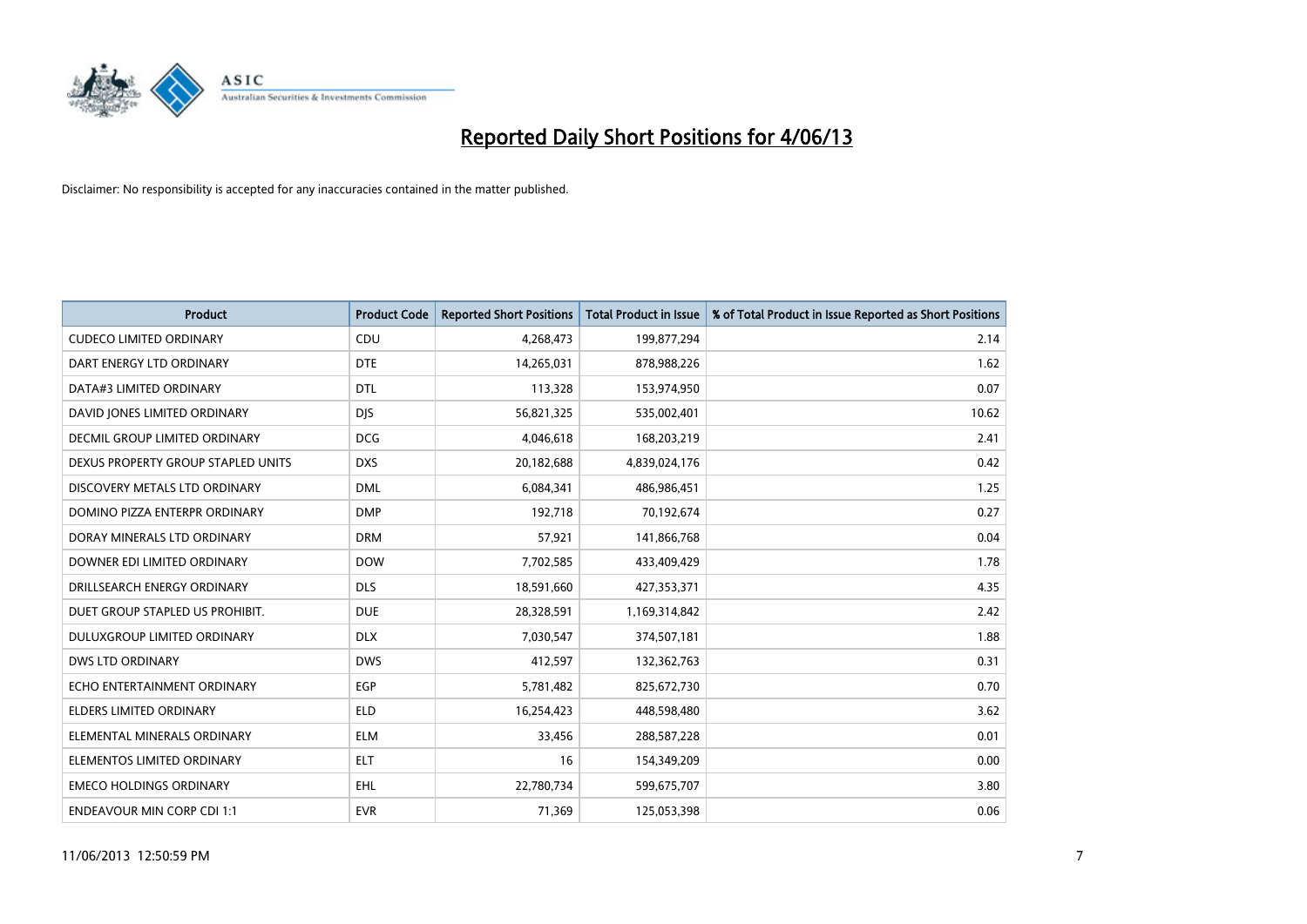

| <b>Product</b>                         | <b>Product Code</b> | <b>Reported Short Positions</b> | <b>Total Product in Issue</b> | % of Total Product in Issue Reported as Short Positions |
|----------------------------------------|---------------------|---------------------------------|-------------------------------|---------------------------------------------------------|
| <b>ENERGY RESOURCES ORDINARY 'A'</b>   | <b>ERA</b>          | 10,723,149                      | 517,725,062                   | 2.07                                                    |
| <b>ENERGY WORLD CORPOR. ORDINARY</b>   | <b>EWC</b>          | 23,336,089                      | 1,734,166,672                 | 1.35                                                    |
| <b>ENVESTRA LIMITED ORDINARY</b>       | <b>ENV</b>          | 5,762,354                       | 1,796,808,474                 | 0.32                                                    |
| EQUATORIAL RES LTD ORDINARY            | EQX                 | 8                               | 119,835,353                   | 0.00                                                    |
| ERM POWER LIMITED ORDINARY             | EPW                 | 940                             | 176,733,723                   | 0.00                                                    |
| ETHANE PIPELINE STAPLED SECURITIES     | <b>EPX</b>          | 3,672                           | 69,302,275                    | 0.01                                                    |
| EVOLUTION MINING LTD ORDINARY          | <b>EVN</b>          | 18,353,220                      | 708,092,989                   | 2.59                                                    |
| FAIRFAX MEDIA LTD ORDINARY             | <b>FXI</b>          | 417,855,416                     | 2,351,955,725                 | 17.77                                                   |
| <b>FANTASTIC HOLDINGS ORDINARY</b>     | <b>FAN</b>          | 44,605                          | 102,739,538                   | 0.04                                                    |
| <b>FAR LTD ORDINARY</b>                | <b>FAR</b>          | 22,121,932                      | 2,499,846,742                 | 0.88                                                    |
| FEDERATION CNTRES ORD/UNIT STAPLED SEC | <b>FDC</b>          | 3,553,842                       | 1,427,641,565                 | 0.25                                                    |
| FKP PROPERTY GROUP STAPLED SECURITIES  | <b>FKP</b>          | 8,982,382                       | 321,578,705                   | 2.79                                                    |
| FLEETWOOD CORP ORDINARY                | <b>FWD</b>          | 2,119,475                       | 60,522,619                    | 3.50                                                    |
| FLETCHER BUILDING ORDINARY             | <b>FBU</b>          | 4,143,362                       | 686,096,427                   | 0.60                                                    |
| FLEXIGROUP LIMITED ORDINARY            | <b>FXL</b>          | 172,892                         | 299,147,864                   | 0.06                                                    |
| FLIGHT CENTRE ORDINARY                 | <b>FLT</b>          | 11,433,329                      | 100,418,807                   | 11.39                                                   |
| FLINDERS MINES LTD ORDINARY            | <b>FMS</b>          | 2,813,927                       | 1,821,300,404                 | 0.15                                                    |
| FOCUS MINERALS LTD ORDINARY            | <b>FML</b>          | 55,542,520                      | 9,137,375,877                 | 0.61                                                    |
| FORGE GROUP LIMITED ORDINARY           | FGE                 | 1,302,812                       | 86,169,014                    | 1.51                                                    |
| FORTESCUE METALS GRP ORDINARY          | <b>FMG</b>          | 169,869,877                     | 3,113,798,659                 | 5.46                                                    |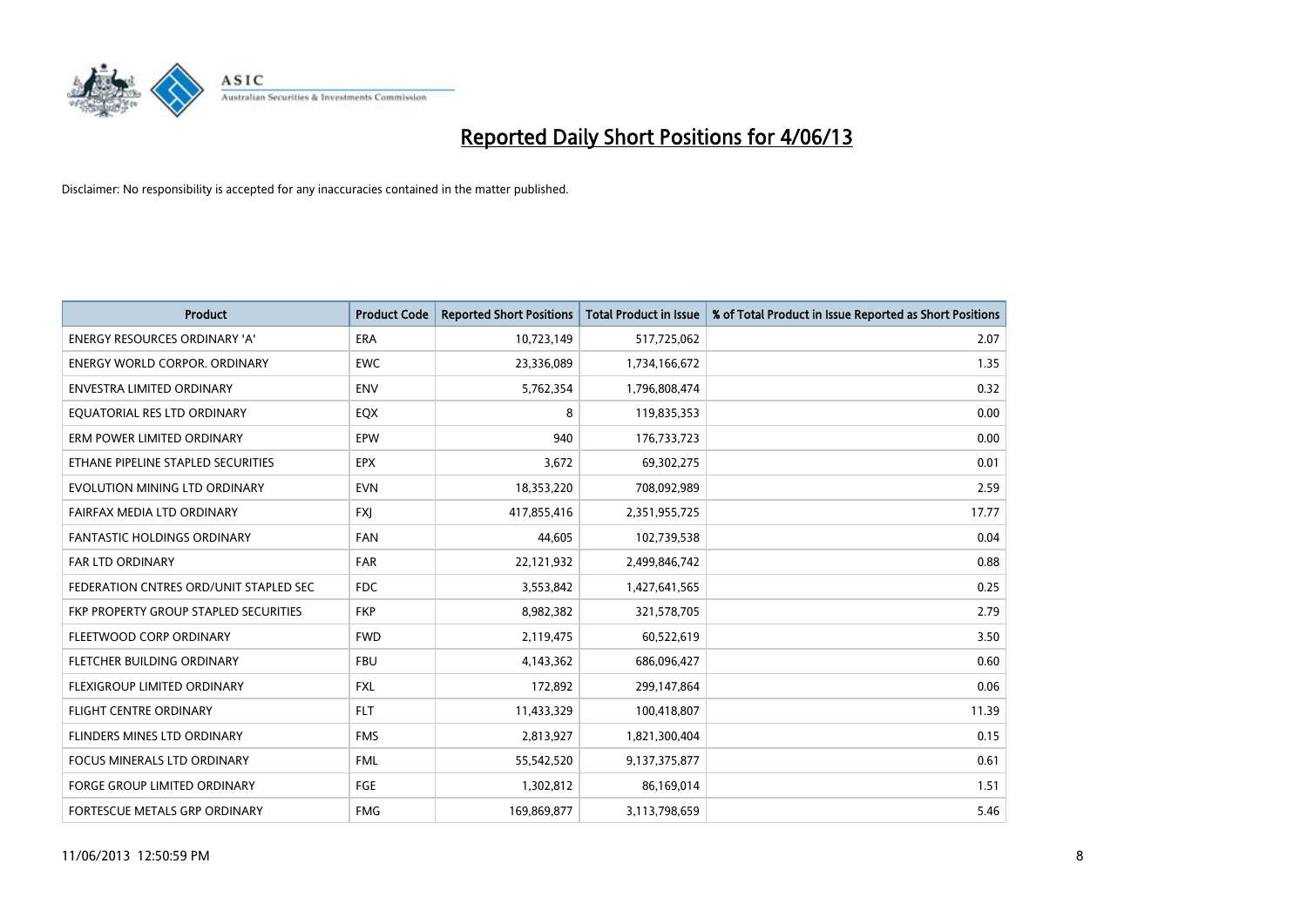

| <b>Product</b>                                   | <b>Product Code</b> | <b>Reported Short Positions</b> | <b>Total Product in Issue</b> | % of Total Product in Issue Reported as Short Positions |
|--------------------------------------------------|---------------------|---------------------------------|-------------------------------|---------------------------------------------------------|
| <b>G.U.D. HOLDINGS ORDINARY</b>                  | GUD                 | 5,891,935                       | 71,341,319                    | 8.26                                                    |
| <b>G8 EDUCATION LIMITED ORDINARY</b>             | <b>GEM</b>          | 1,136,334                       | 272,151,612                   | 0.42                                                    |
| <b>GALAXY RESOURCES ORDINARY</b>                 | <b>GXY</b>          | 4,000,950                       | 584,355,501                   | 0.68                                                    |
| <b>GEODYNAMICS LIMITED ORDINARY</b>              | GDY                 | 850                             | 406,452,608                   | 0.00                                                    |
| <b>GINDALBIE METALS LTD ORDINARY</b>             | GBG                 | 48,875,363                      | 1,492,154,301                 | 3.28                                                    |
| <b>GOODMAN FIELDER, ORDINARY</b>                 | GFF                 | 41,003,371                      | 1,955,559,207                 | 2.10                                                    |
| <b>GOODMAN GROUP STAPLED</b>                     | <b>GMG</b>          | 4,362,806                       | 1,713,233,947                 | 0.25                                                    |
| <b>GPT GROUP STAPLED SEC.</b>                    | <b>GPT</b>          | 5,394,785                       | 1,768,731,729                 | 0.31                                                    |
| <b>GRAINCORP LIMITED A CLASS ORDINARY</b>        | <b>GNC</b>          | 1,635,338                       | 228,855,628                   | 0.71                                                    |
| <b>GRANGE RESOURCES, ORDINARY</b>                | <b>GRR</b>          | 5,938,997                       | 1,156,492,195                 | 0.51                                                    |
| <b>GREENLAND MIN EN LTD ORDINARY</b>             | GGG                 | 5,884,069                       | 571,975,263                   | 1.03                                                    |
| <b>GROWTHPOINT PROPERTY ORD/UNIT STAPLED SEC</b> | GOZ                 | 11,434                          | 402,830,366                   | 0.00                                                    |
| <b>GRYPHON MINERALS LTD ORDINARY</b>             | GRY                 | 16,514,312                      | 400,464,983                   | 4.12                                                    |
| <b>GUILDFORD COAL LTD ORDINARY</b>               | <b>GUF</b>          | 924,463                         | 635,046,899                   | 0.15                                                    |
| <b>GUNNS LIMITED ORDINARY</b>                    | <b>GNS</b>          | 51,772,667                      | 848,401,559                   | 6.10                                                    |
| <b>GWA GROUP LTD ORDINARY</b>                    | <b>GWA</b>          | 9,888,369                       | 306,533,770                   | 3.23                                                    |
| HARVEY NORMAN ORDINARY                           | <b>HVN</b>          | 85,596,712                      | 1,062,316,784                 | 8.06                                                    |
| HASTIE GROUP LIMITED ORDINARY                    | <b>HST</b>          | 114,317                         | 137,353,504                   | 0.08                                                    |
| <b>HENDERSON GROUP CDI 1:1</b>                   | <b>HGG</b>          | 1,248,153                       | 749,697,955                   | 0.17                                                    |
| HEA HOLDINGS LIMITED ORDINARY                    | <b>HFA</b>          | 3,809                           | 117,332,831                   | 0.00                                                    |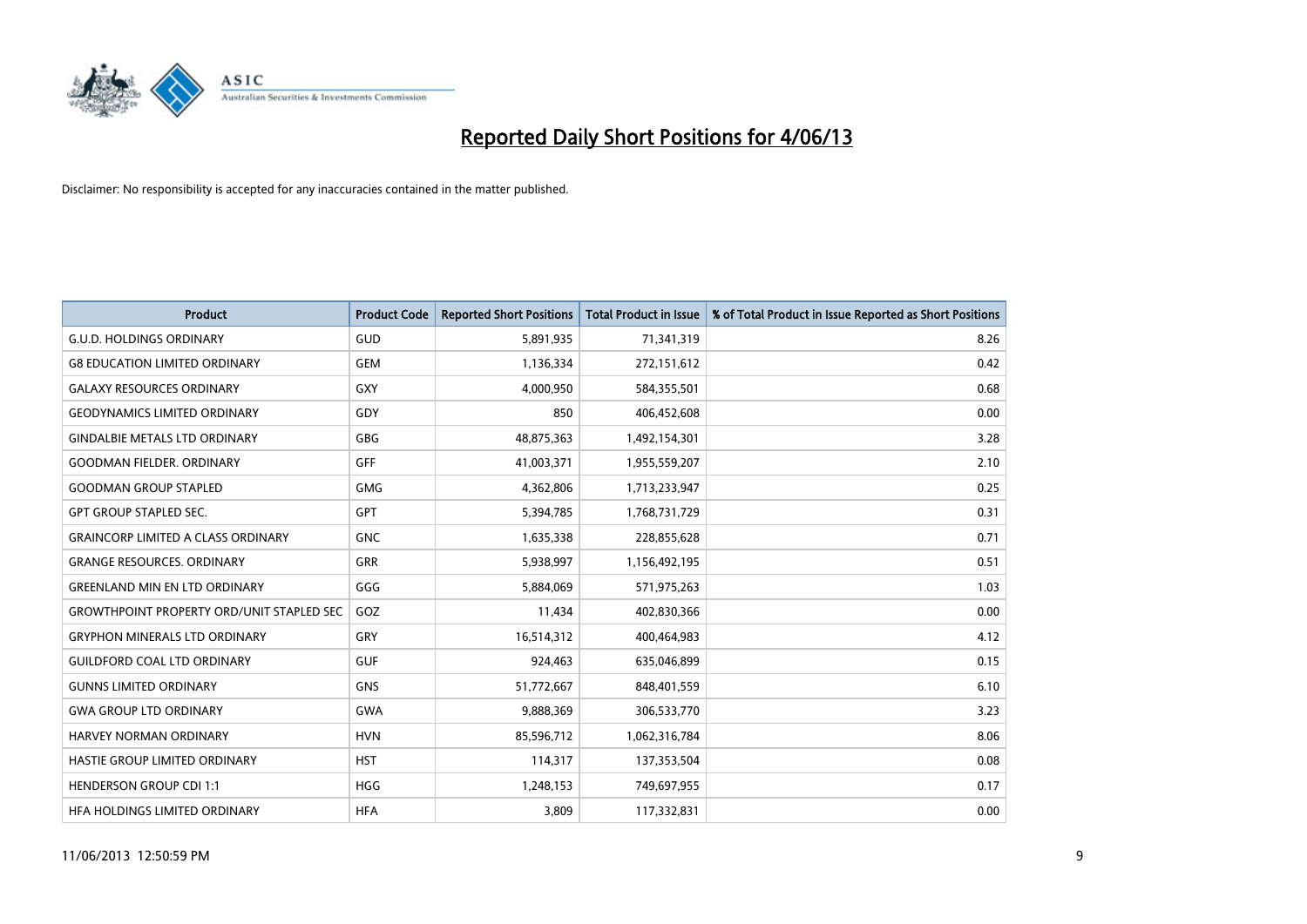

| <b>Product</b>                                | <b>Product Code</b> | <b>Reported Short Positions</b> | <b>Total Product in Issue</b> | % of Total Product in Issue Reported as Short Positions |
|-----------------------------------------------|---------------------|---------------------------------|-------------------------------|---------------------------------------------------------|
| HILLGROVE RES LTD ORDINARY                    | <b>HGO</b>          | 1,734,834                       | 1,022,760,221                 | 0.17                                                    |
| HILLS HOLDINGS LTD ORDINARY                   | <b>HIL</b>          | 754,269                         | 246,500,444                   | 0.31                                                    |
| HORIZON OIL LIMITED ORDINARY                  | <b>HZN</b>          | 62,181,321                      | 1,135,266,515                 | 5.48                                                    |
| <b>IINET LIMITED ORDINARY</b>                 | <b>IIN</b>          | 1,801,803                       | 161,238,847                   | 1.12                                                    |
| <b>ILUKA RESOURCES ORDINARY</b>               | ILU                 | 49,866,310                      | 418,700,517                   | 11.91                                                   |
| <b>IMDEX LIMITED ORDINARY</b>                 | <b>IMD</b>          | 6,881,052                       | 210,473,188                   | 3.27                                                    |
| IMF (AUSTRALIA) LTD ORDINARY                  | <b>IMF</b>          | 1,607,785                       | 123,201,716                   | 1.31                                                    |
| <b>INCITEC PIVOT ORDINARY</b>                 | IPL                 | 21,780,446                      | 1,628,730,107                 | 1.34                                                    |
| INDEPENDENCE GROUP ORDINARY                   | <b>IGO</b>          | 5,119,897                       | 232,882,535                   | 2.20                                                    |
| <b>INDOPHIL RESOURCES ORDINARY</b>            | <b>IRN</b>          | 3,554,712                       | 1,203,146,194                 | 0.30                                                    |
| <b>INFIGEN ENERGY STAPLED SECURITIES</b>      | <b>IFN</b>          | 3,234,901                       | 762,265,972                   | 0.42                                                    |
| <b>INSURANCE AUSTRALIA ORDINARY</b>           | IAG                 | 2,097,725                       | 2,079,034,021                 | 0.10                                                    |
| <b>INTEGRATED RESEARCH ORDINARY</b>           | IRI                 | 65,225                          | 168, 367, 453                 | 0.04                                                    |
| <b>INTREPID MINES ORDINARY</b>                | <b>IAU</b>          | 14,330,830                      | 555,875,414                   | 2.58                                                    |
| <b>INVESTA OFFICE FUND STAPLED SECURITIES</b> | <b>IOF</b>          | 1,396,474                       | 614,047,458                   | 0.23                                                    |
| <b>INVOCARE LIMITED ORDINARY</b>              | <b>IVC</b>          | 1,932,915                       | 110,030,298                   | 1.76                                                    |
| ION LIMITED ORDINARY                          | <b>ION</b>          | 164,453                         | 256,365,105                   | 0.06                                                    |
| <b>IOOF HOLDINGS LTD ORDINARY</b>             | IFL.                | 2,467,549                       | 232,118,034                   | 1.06                                                    |
| <b>IRESS LIMITED ORDINARY</b>                 | <b>IRE</b>          | 2,240,399                       | 128,620,231                   | 1.74                                                    |
| <b>IRON ORE HOLDINGS ORDINARY</b>             | <b>IOH</b>          | 26,197                          | 161,174,005                   | 0.02                                                    |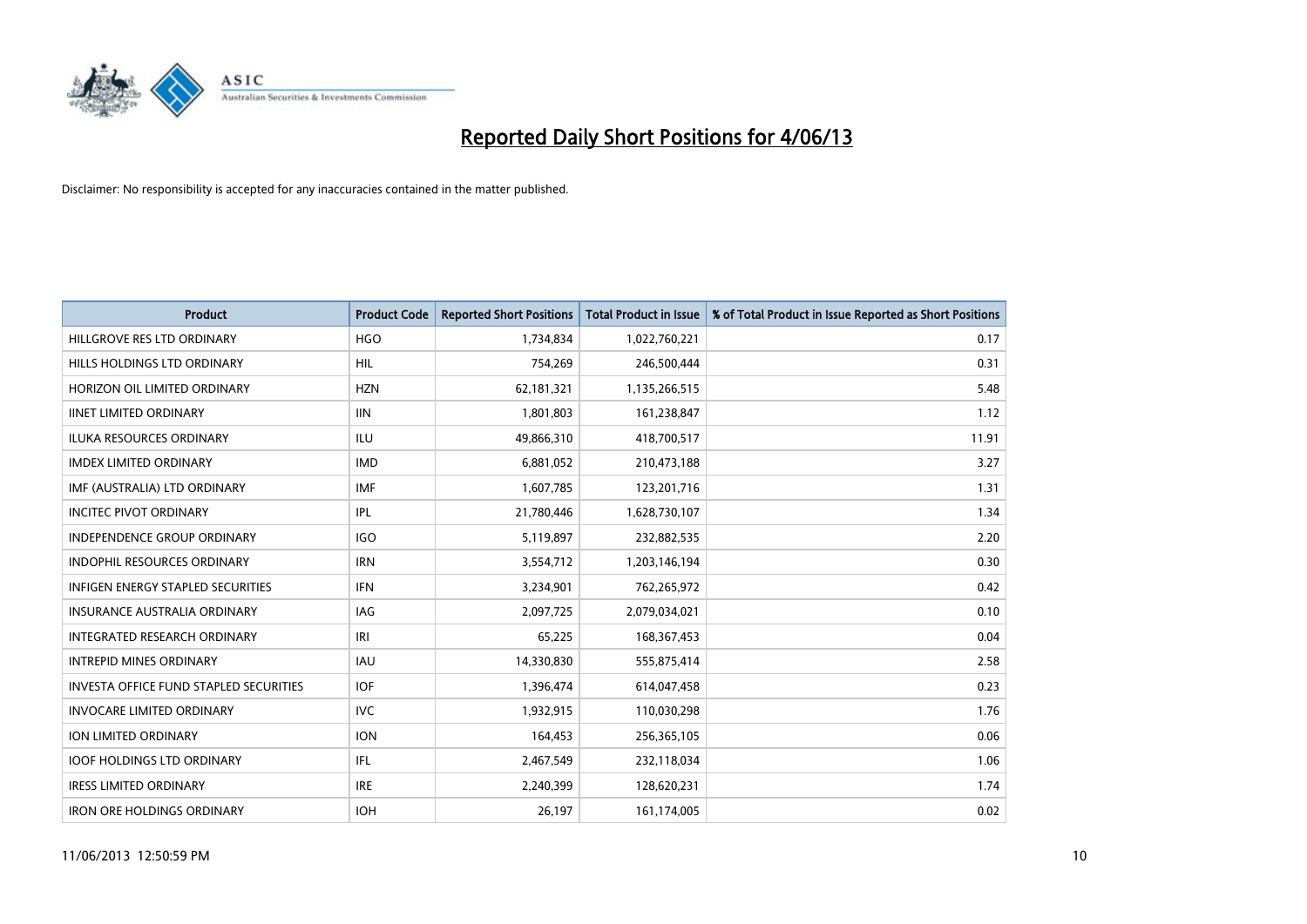

| <b>Product</b>                           | <b>Product Code</b> | <b>Reported Short Positions</b> | <b>Total Product in Issue</b> | % of Total Product in Issue Reported as Short Positions |
|------------------------------------------|---------------------|---------------------------------|-------------------------------|---------------------------------------------------------|
| ISHARES GLOBAL 100 CDI 1:1               | <b>IOO</b>          | 3,127                           | 10,600,000                    | 0.03                                                    |
| <b>IVANHOE AUSTRALIA ORDINARY</b>        | <b>IVA</b>          | 823,313                         | 725,494,382                   | 0.11                                                    |
| JAMES HARDIE INDUST CHESS DEPOSITARY INT | <b>IHX</b>          | 3,861,941                       | 441,654,684                   | 0.87                                                    |
| <b>JB HI-FI LIMITED ORDINARY</b>         | <b>IBH</b>          | 16,339,327                      | 98,947,309                    | 16.51                                                   |
| <b>IUMBO INTERACTIVE ORDINARY</b>        | <b>JIN</b>          | 26,618                          | 43,552,560                    | 0.06                                                    |
| <b>JUPITER MINES ORDINARY</b>            | <b>IMS</b>          | 68,905                          | 2,281,835,383                 | 0.00                                                    |
| <b>KAGARA LTD ORDINARY</b>               | KZL                 | 3,391,221                       | 798,953,117                   | 0.42                                                    |
| KAROON GAS AUSTRALIA ORDINARY            | <b>KAR</b>          | 3,076,071                       | 221,420,769                   | 1.39                                                    |
| KATHMANDU HOLD LTD ORDINARY              | <b>KMD</b>          | 45,331                          | 200,215,894                   | 0.02                                                    |
| <b>KBL MINING LIMITED ORDINARY</b>       | <b>KBL</b>          | 1,820                           | 293,535,629                   | 0.00                                                    |
| KINGSGATE CONSOLID. ORDINARY             | <b>KCN</b>          | 5,805,073                       | 152,191,905                   | 3.81                                                    |
| KINGSROSE MINING LTD ORDINARY            | <b>KRM</b>          | 54,177                          | 291,959,871                   | 0.02                                                    |
| LEIGHTON HOLDINGS ORDINARY               | LEI                 | 14,353,952                      | 337,230,813                   | 4.26                                                    |
| LEND LEASE GROUP UNIT/ORD STAPLED        | LLC                 | 3,336,165                       | 575,508,314                   | 0.58                                                    |
| LINC ENERGY LTD ORDINARY                 | <b>LNC</b>          | 12,537,595                      | 518,687,562                   | 2.42                                                    |
| LION SELECTION GRP ORDINARY              | <b>LSX</b>          | 36                              | 88,033,228                    | 0.00                                                    |
| LYNAS CORPORATION ORDINARY               | <b>LYC</b>          | 203,748,141                     | 1,960,801,292                 | 10.39                                                   |
| M2 TELECOMMUNICATION ORDINARY            | <b>MTU</b>          | 5,346,174                       | 178,320,592                   | 3.00                                                    |
| <b>MACA LIMITED ORDINARY</b>             | <b>MLD</b>          | 197,120                         | 172,500,000                   | 0.11                                                    |
| <b>MACMAHON HOLDINGS ORDINARY</b>        | MAH                 | 10,379,089                      | 1,261,699,966                 | 0.82                                                    |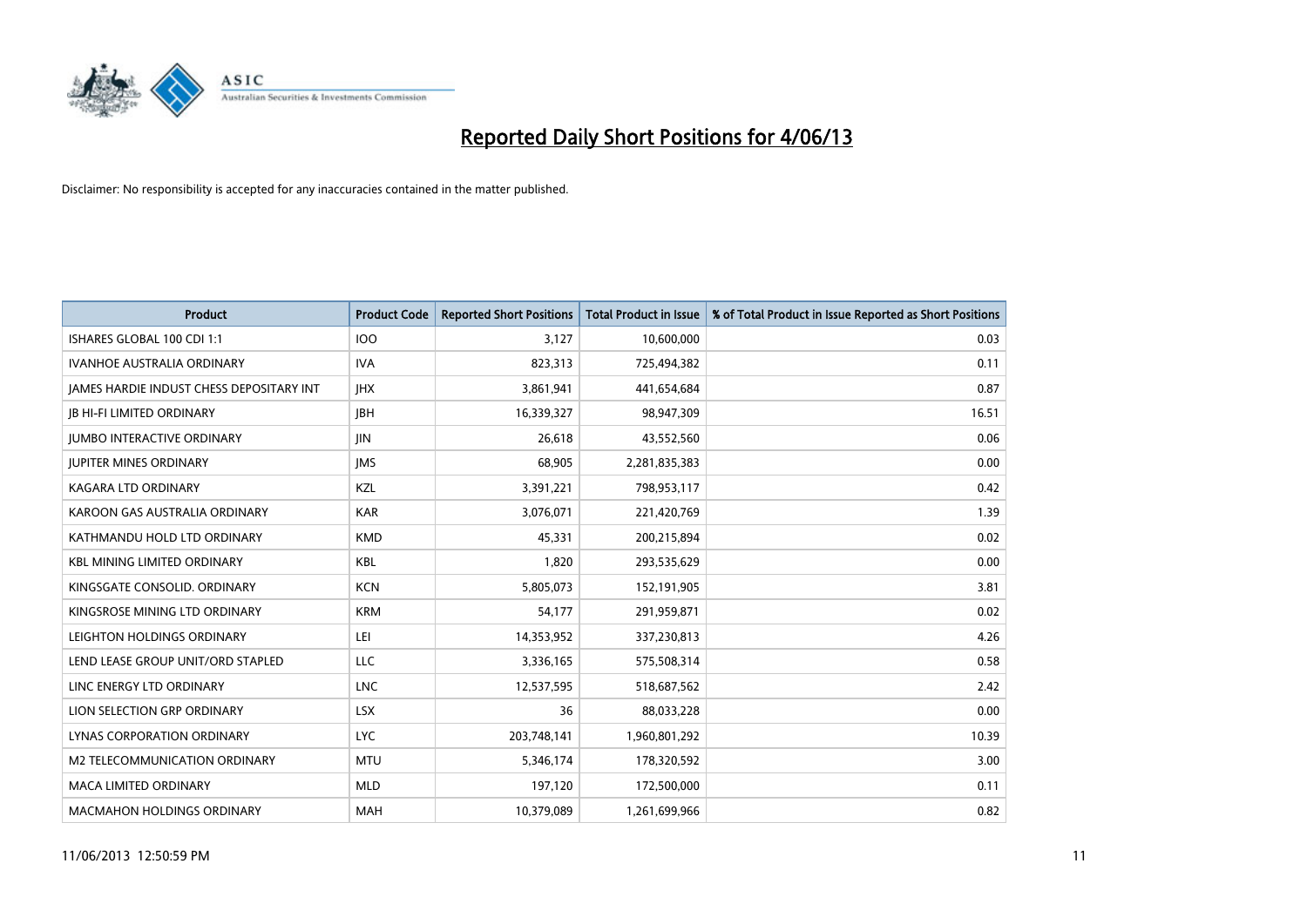

| <b>Product</b>                        | <b>Product Code</b> | <b>Reported Short Positions</b> | <b>Total Product in Issue</b> | % of Total Product in Issue Reported as Short Positions |
|---------------------------------------|---------------------|---------------------------------|-------------------------------|---------------------------------------------------------|
| MACO ATLAS ROADS GRP ORDINARY STAPLED | <b>MQA</b>          | 22,891,175                      | 478,531,436                   | 4.78                                                    |
| MACQUARIE GROUP LTD ORDINARY          | MQG                 | 2,290,816                       | 339,737,595                   | 0.67                                                    |
| MAGELLAN FIN GRP LTD ORDINARY         | <b>MFG</b>          | 911,242                         | 152,782,876                   | 0.60                                                    |
| <b>MATRIX C &amp; E LTD ORDINARY</b>  | <b>MCE</b>          | 3,215,269                       | 94,555,428                    | 3.40                                                    |
| MAVERICK DRILLING ORDINARY            | <b>MAD</b>          | 12,800,968                      | 452,726,751                   | 2.83                                                    |
| <b>MAXITRANS INDUSTRIES ORDINARY</b>  | <b>MXI</b>          | 158,847                         | 183,993,392                   | 0.09                                                    |
| MCMILLAN SHAKESPEARE ORDINARY         | <b>MMS</b>          | 992,140                         | 74,523,965                    | 1.33                                                    |
| MCPHERSON'S LTD ORDINARY              | <b>MCP</b>          | 71,792                          | 89,294,198                    | 0.08                                                    |
| MEDUSA MINING LTD ORDINARY            | <b>MML</b>          | 2,390,364                       | 188,903,911                   | 1.27                                                    |
| MEO AUSTRALIA LTD ORDINARY            | <b>MEO</b>          | 95,191                          | 627,264,587                   | 0.02                                                    |
| <b>MERMAID MARINE ORDINARY</b>        | <b>MRM</b>          | 836,321                         | 228,166,230                   | 0.37                                                    |
| MESOBLAST LIMITED ORDINARY            | <b>MSB</b>          | 15,509,122                      | 315,423,901                   | 4.92                                                    |
| METALS X LIMITED ORDINARY             | <b>MLX</b>          | 77,960                          | 1,651,766,110                 | 0.00                                                    |
| METCASH LIMITED ORDINARY              | <b>MTS</b>          | 74,666,921                      | 880,704,786                   | 8.48                                                    |
| MICLYN EXP OFFSHR ORDINARY            | <b>MIO</b>          | 537,840                         | 281,536,912                   | 0.19                                                    |
| MIGHTY RIVER POWER ORDINARY           | <b>MYT</b>          | 201,246                         | 1,400,000,094                 | 0.01                                                    |
| MILTON CORPORATION ORDINARY           | <b>MLT</b>          | 12,800                          | 122,147,119                   | 0.01                                                    |
| MINCOR RESOURCES NL ORDINARY          | <b>MCR</b>          | 2,461,717                       | 188,208,274                   | 1.31                                                    |
| MINERAL DEPOSITS ORDINARY             | <b>MDL</b>          | 3,055,416                       | 83,538,786                    | 3.66                                                    |
| MINERAL RESOURCES, ORDINARY           | <b>MIN</b>          | 5,997,246                       | 185,987,992                   | 3.22                                                    |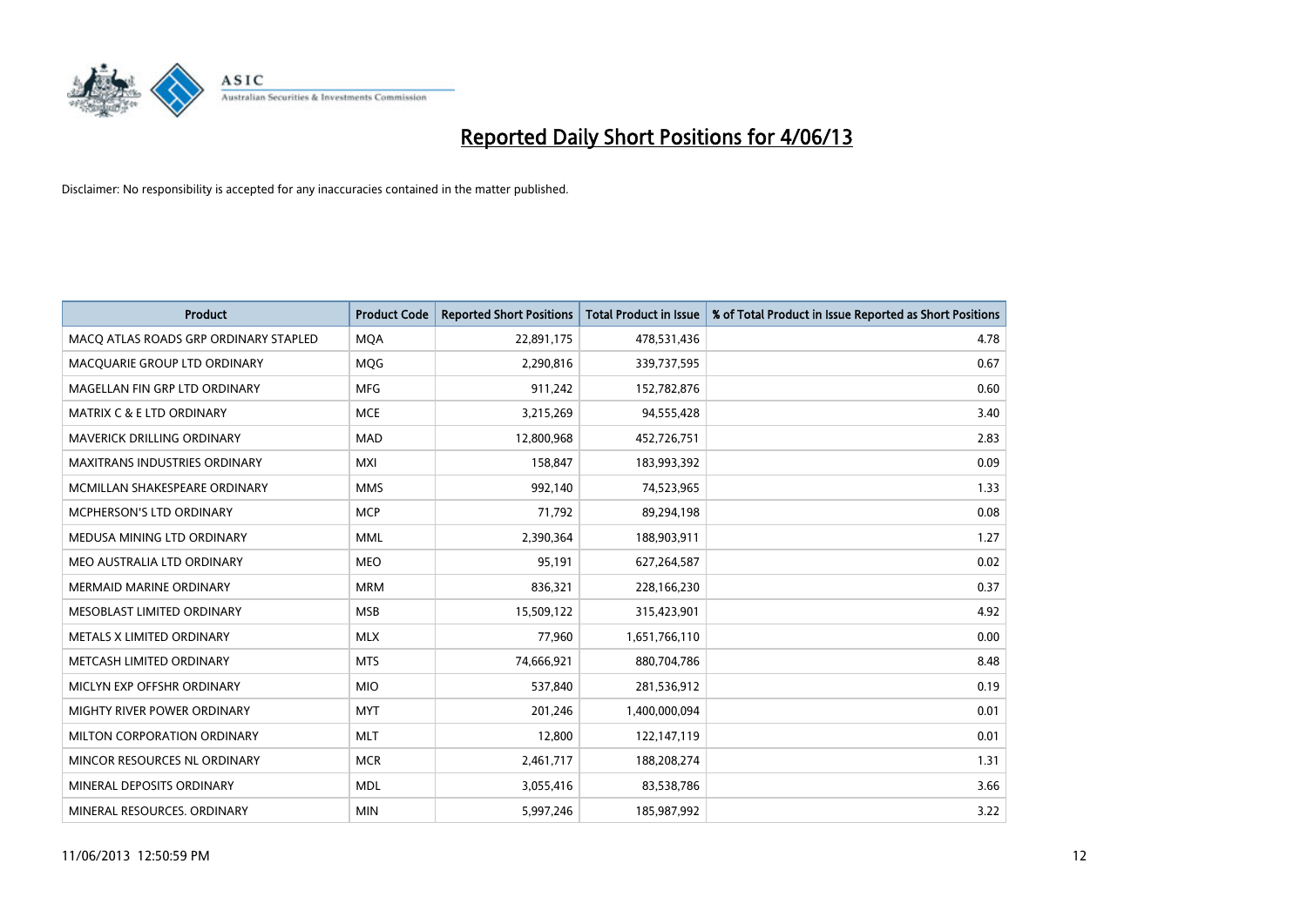

| <b>Product</b>                    | <b>Product Code</b> | <b>Reported Short Positions</b> | <b>Total Product in Issue</b> | % of Total Product in Issue Reported as Short Positions |
|-----------------------------------|---------------------|---------------------------------|-------------------------------|---------------------------------------------------------|
| MIRABELA NICKEL LTD ORDINARY      | <b>MBN</b>          | 26,762,647                      | 876,801,147                   | 3.05                                                    |
| MIRVAC GROUP STAPLED SECURITIES   | MGR                 | 8,660,033                       | 3,662,714,758                 | 0.24                                                    |
| <b>MOLOPO ENERGY LTD ORDINARY</b> | <b>MPO</b>          | 1,481,813                       | 246,371,894                   | 0.60                                                    |
| MONADELPHOUS GROUP ORDINARY       | <b>MND</b>          | 9,593,725                       | 90,940,258                    | 10.55                                                   |
| MORTGAGE CHOICE LTD ORDINARY      | MOC                 | 1,514,481                       | 123,431,282                   | 1.23                                                    |
| <b>MOUNT GIBSON IRON ORDINARY</b> | <b>MGX</b>          | 21,591,981                      | 1,090,584,232                 | 1.98                                                    |
| MULTIPLEX SITES SITES             | <b>MXUPA</b>        | 960                             | 4,500,000                     | 0.02                                                    |
| MURCHISON METALS LTD ORDINARY     | <b>MMX</b>          | 3,548,869                       | 450,497,346                   | 0.79                                                    |
| MYER HOLDINGS LTD ORDINARY        | <b>MYR</b>          | 84,548,943                      | 583,594,551                   | 14.49                                                   |
| <b>MYSTATE LIMITED ORDINARY</b>   | <b>MYS</b>          | 10,612                          | 87,153,047                    | 0.01                                                    |
| NATIONAL AUST. BANK ORDINARY      | <b>NAB</b>          | 14,297,536                      | 2,343,053,055                 | 0.61                                                    |
| NAVITAS LIMITED ORDINARY          | <b>NVT</b>          | 13,508,685                      | 375,367,918                   | 3.60                                                    |
| NEON ENERGY LIMITED ORDINARY      | <b>NEN</b>          | 1,322,625                       | 549,937,848                   | 0.24                                                    |
| NEW HOPE CORPORATION ORDINARY     | <b>NHC</b>          | 2,386,920                       | 830,563,352                   | 0.29                                                    |
| NEW STANDARD ENERGY ORDINARY      | <b>NSE</b>          | 432,886                         | 305,331,847                   | 0.14                                                    |
| NEWCREST MINING ORDINARY          | <b>NCM</b>          | 5,101,439                       | 766,510,971                   | 0.67                                                    |
| NEWS CORP A NON-VOTING CDI        | <b>NWSLV</b>        | 2,340,095                       | 1,516,610,743                 | 0.15                                                    |
| NEWS CORP B VOTING CDI            | <b>NWS</b>          | 522,192                         | 798,520,953                   | 0.07                                                    |
| NEXTDC LIMITED ORDINARY           | <b>NXT</b>          | 6,209,789                       | 173,102,288                   | 3.59                                                    |
| NEXUS ENERGY LIMITED ORDINARY     | <b>NXS</b>          | 11,624,380                      | 1,329,821,159                 | 0.87                                                    |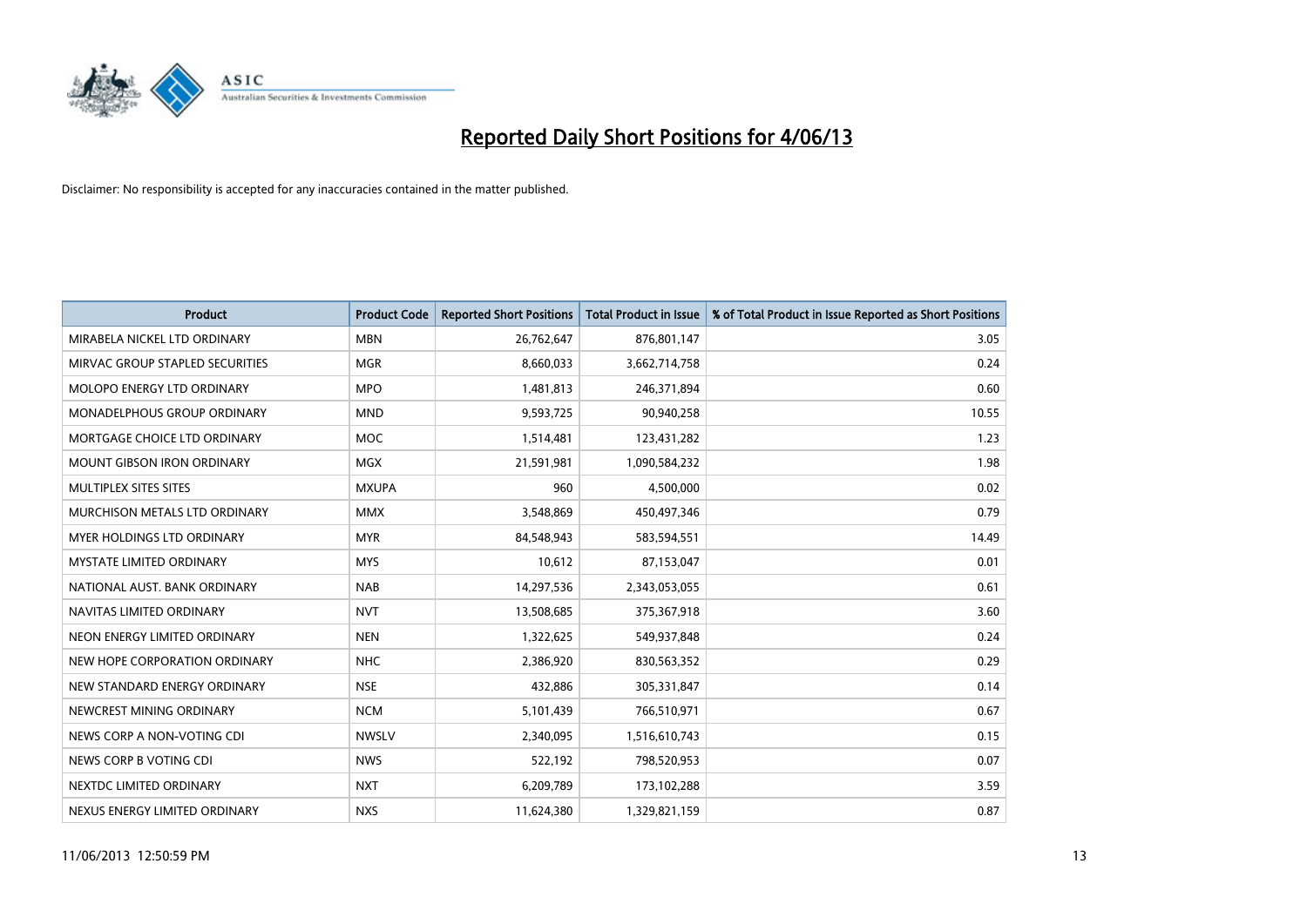

| <b>Product</b>                        | <b>Product Code</b> | <b>Reported Short Positions</b> | <b>Total Product in Issue</b> | % of Total Product in Issue Reported as Short Positions |
|---------------------------------------|---------------------|---------------------------------|-------------------------------|---------------------------------------------------------|
| NIB HOLDINGS LIMITED ORDINARY         | <b>NHF</b>          | 188,628                         | 439,004,182                   | 0.04                                                    |
| NIDO PETROLEUM ORDINARY               | <b>NDO</b>          | 42,400                          | 2,044,984,301                 | 0.00                                                    |
| NOBLE MINERAL RES ORDINARY            | <b>NMG</b>          | 2,365,726                       | 666,397,952                   | 0.36                                                    |
| NORFOLK GROUP ORDINARY                | <b>NFK</b>          | 400,050                         | 158,890,730                   | 0.25                                                    |
| NORTHERN IRON LTD ORDINARY            | <b>NFE</b>          | 1,617,301                       | 484,405,314                   | 0.33                                                    |
| NORTHERN STAR ORDINARY                | <b>NST</b>          | 5,747,520                       | 424,279,762                   | 1.35                                                    |
| NOVOGEN LIMITED ORDINARY              | <b>NRT</b>          | 18,872                          | 136,476,033                   | 0.01                                                    |
| NRW HOLDINGS LIMITED ORDINARY         | <b>NWH</b>          | 27,269,092                      | 278,888,011                   | 9.78                                                    |
| NUFARM LIMITED ORDINARY               | <b>NUF</b>          | 14,364,434                      | 262,954,040                   | 5.46                                                    |
| OCEANAGOLD CORP. CHESS DEPOSITARY INT | OGC                 | 855,394                         | 293,524,586                   | 0.29                                                    |
| OIL SEARCH LTD ORDINARY               | OSH                 | 18,227,519                      | 1,340,018,530                 | 1.36                                                    |
| OM HOLDINGS LIMITED ORDINARY          | OMH                 | 3,265,529                       | 673,423,337                   | 0.48                                                    |
| ORICA LIMITED ORDINARY                | ORI                 | 6,431,152                       | 366,868,401                   | 1.75                                                    |
| ORIGIN ENERGY ORDINARY                | ORG                 | 13,997,381                      | 1,097,941,438                 | 1.27                                                    |
| OROCOBRE LIMITED ORDINARY             | <b>ORE</b>          | 567,800                         | 117,745,140                   | 0.48                                                    |
| OROTONGROUP LIMITED ORDINARY          | ORL                 | 252,834                         | 40,880,902                    | 0.62                                                    |
| ORPHEUS ENERGY LTD ORDINARY           | <b>OEG</b>          | 67,200                          | 130,475,919                   | 0.05                                                    |
| OZ MINERALS ORDINARY                  | OZL                 | 8,843,589                       | 303,470,022                   | 2.91                                                    |
| <b>PACIFIC BRANDS ORDINARY</b>        | <b>PBG</b>          | 14,611,705                      | 912,915,695                   | 1.60                                                    |
| PALADIN ENERGY LTD ORDINARY           | <b>PDN</b>          | 108,374,282                     | 837,187,808                   | 12.95                                                   |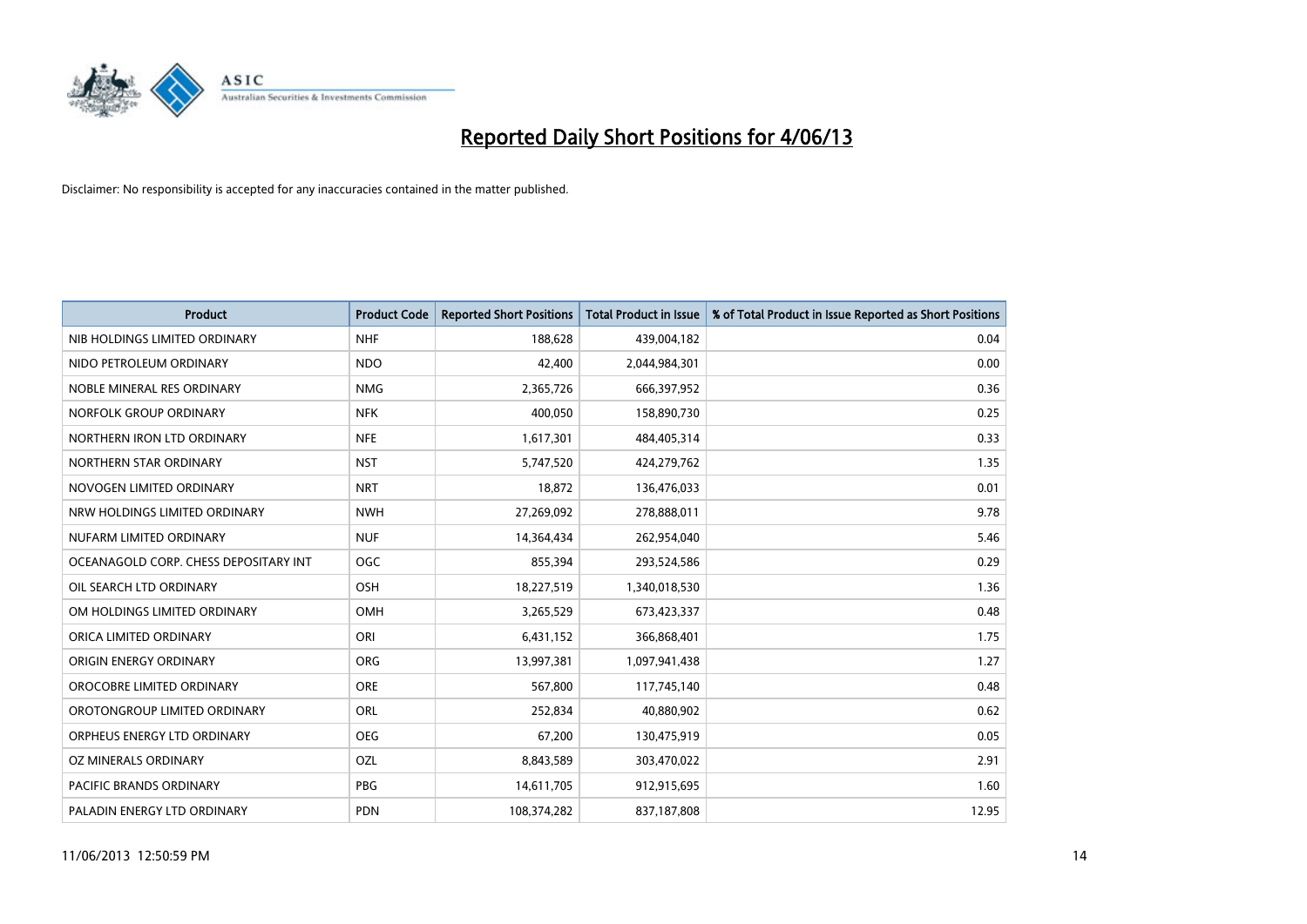

| <b>Product</b>               | <b>Product Code</b> | <b>Reported Short Positions</b> | <b>Total Product in Issue</b> | % of Total Product in Issue Reported as Short Positions |
|------------------------------|---------------------|---------------------------------|-------------------------------|---------------------------------------------------------|
| PANAUST LIMITED ORDINARY     | <b>PNA</b>          | 8,607,032                       | 619,084,930                   | 1.39                                                    |
| PANORAMIC RESOURCES ORDINARY | <b>PAN</b>          | 1,052,411                       | 256,899,729                   | 0.41                                                    |
| PAPERLINX LIMITED ORDINARY   | <b>PPX</b>          | 47,806                          | 609,280,761                   | 0.01                                                    |
| PAPILLON RES LTD ORDINARY    | <b>PIR</b>          | 1,991,002                       | 336,978,210                   | 0.59                                                    |
| PATTIES FOODS LTD ORDINARY   | PFL                 | 5,427                           | 139,065,639                   | 0.00                                                    |
| PEET LIMITED ORDINARY        | <b>PPC</b>          | 3,812,856                       | 429,008,507                   | 0.89                                                    |
| PERILYA LIMITED ORDINARY     | PEM                 | 3,806                           | 769,316,426                   | 0.00                                                    |
| PERPETUAL LIMITED ORDINARY   | PPT                 | 2,190,312                       | 41,980,678                    | 5.22                                                    |
| PERSEUS MINING LTD ORDINARY  | PRU                 | 13,135,974                      | 457,962,088                   | 2.87                                                    |
| PHARMAXIS LTD ORDINARY       | <b>PXS</b>          | 7,937,890                       | 308,543,389                   | 2.57                                                    |
| PLATINUM ASSET ORDINARY      | <b>PTM</b>          | 630,033                         | 577,895,695                   | 0.11                                                    |
| PLATINUM AUSTRALIA ORDINARY  | <b>PLA</b>          | 836,127                         | 504,968,043                   | 0.17                                                    |
| PMI GOLD CORP CDI 1:1        | <b>PVM</b>          | 232,274                         | 154,140,766                   | 0.15                                                    |
| PMP LIMITED ORDINARY         | <b>PMP</b>          | 28,840                          | 323,781,124                   | 0.01                                                    |
| PRANA BIOTECHNOLOGY ORDINARY | PBT                 | 116,260                         | 381,610,426                   | 0.03                                                    |
| PREMIER INVESTMENTS ORDINARY | <b>PMV</b>          | 258,755                         | 155,260,478                   | 0.17                                                    |
| PRIMA BIOMED LTD ORDINARY    | <b>PRR</b>          | 343,262                         | 1,143,146,838                 | 0.03                                                    |
| PRIMARY HEALTH CARE ORDINARY | PRY                 | 18,487,360                      | 503,921,941                   | 3.67                                                    |
| PRIME MEDIA GRP LTD ORDINARY | <b>PRT</b>          | 10,393                          | 366,330,303                   | 0.00                                                    |
| PROGRAMMED ORDINARY          | <b>PRG</b>          | 218,297                         | 118,179,696                   | 0.18                                                    |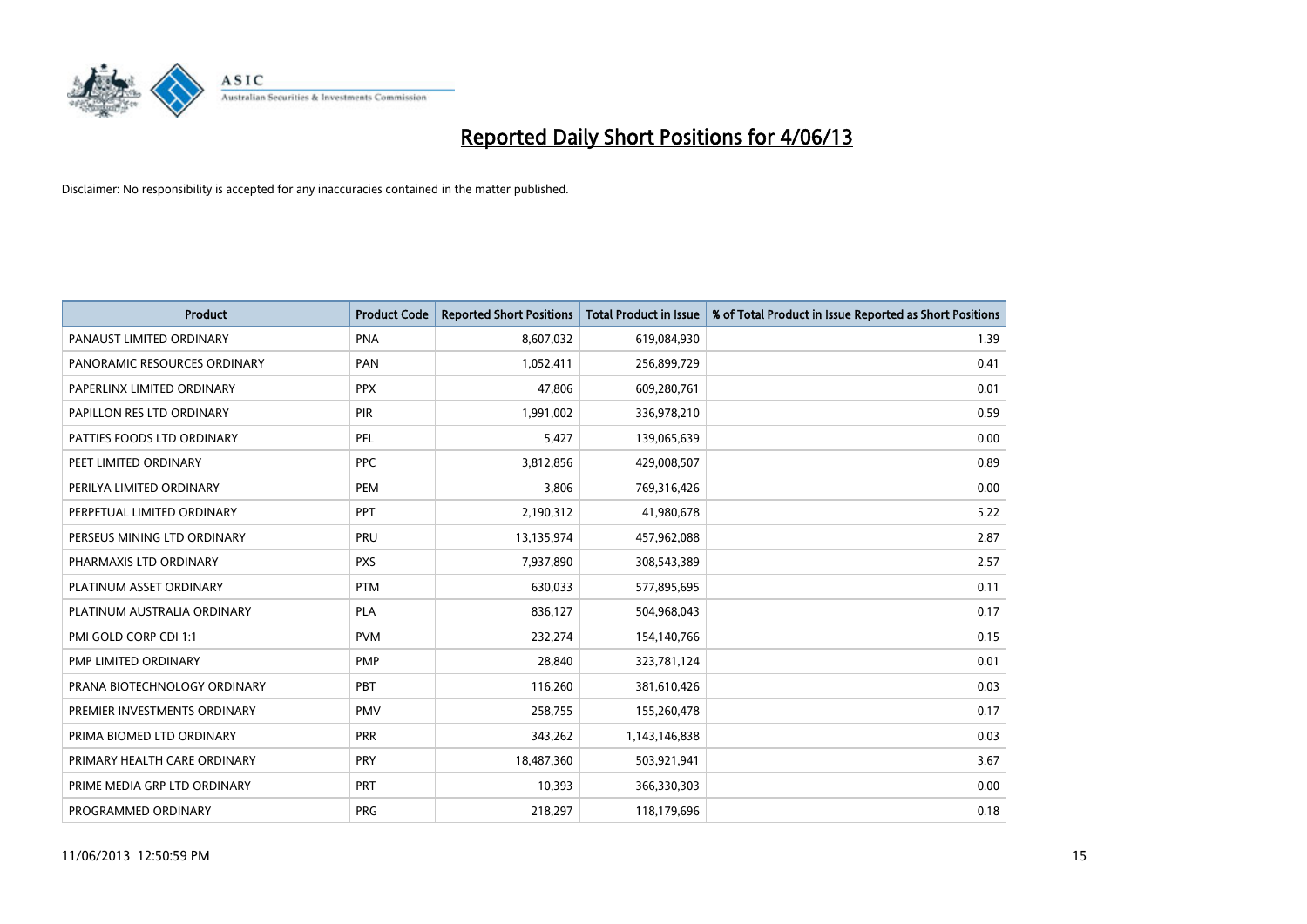

| <b>Product</b>                      | <b>Product Code</b> | <b>Reported Short Positions</b> | <b>Total Product in Issue</b> | % of Total Product in Issue Reported as Short Positions |
|-------------------------------------|---------------------|---------------------------------|-------------------------------|---------------------------------------------------------|
| PURA VIDA ENERGY NL ORDINARY        | <b>PVD</b>          | 43,000                          | 76,303,514                    | 0.06                                                    |
| <b>QANTAS AIRWAYS ORDINARY</b>      | QAN                 | 25,801,219                      | 2,241,745,788                 | 1.15                                                    |
| <b>OBE INSURANCE GROUP ORDINARY</b> | <b>OBE</b>          | 40,483,855                      | 1,200,007,416                 | 3.37                                                    |
| ORXPHARMA LTD ORDINARY              | QRX                 | 800,251                         | 144,648,106                   | 0.55                                                    |
| <b>QUBE HOLDINGS LTD ORDINARY</b>   | <b>QUB</b>          | 11,887,258                      | 928,965,547                   | 1.28                                                    |
| RAMELIUS RESOURCES ORDINARY         | <b>RMS</b>          | 7,669,878                       | 337,686,949                   | 2.27                                                    |
| RAMSAY HEALTH CARE ORDINARY         | <b>RHC</b>          | 1,698,101                       | 202,081,252                   | 0.84                                                    |
| RANGE RESOURCES LTD ORDINARY        | <b>RRS</b>          | 44,458                          | 2,853,862,345                 | 0.00                                                    |
| <b>RCR TOMLINSON ORDINARY</b>       | <b>RCR</b>          | 1,396,752                       | 132,431,265                   | 1.05                                                    |
| <b>REA GROUP ORDINARY</b>           | <b>REA</b>          | 91,933                          | 131,714,699                   | 0.07                                                    |
| RECKON LIMITED ORDINARY             | <b>RKN</b>          | 451,000                         | 129,488,015                   | 0.35                                                    |
| <b>RED 5 LIMITED ORDINARY</b>       | <b>RED</b>          | 846,824                         | 135,488,008                   | 0.63                                                    |
| RED FORK ENERGY ORDINARY            | <b>RFE</b>          | 4,369,279                       | 388,551,719                   | 1.12                                                    |
| REDBANK ENERGY LTD ORDINARY         | <b>AEJ</b>          | 13                              | 786,287                       | 0.00                                                    |
| <b>REDFLEX HOLDINGS ORDINARY</b>    | <b>RDF</b>          | 13,855                          | 110,762,310                   | 0.01                                                    |
| REECE AUSTRALIA LTD. ORDINARY       | <b>REH</b>          | 476                             | 99,600,000                    | 0.00                                                    |
| <b>REGIS RESOURCES ORDINARY</b>     | <b>RRL</b>          | 15,874,418                      | 475,624,137                   | 3.34                                                    |
| RESMED INC CDI 10:1                 | <b>RMD</b>          | 13,740,822                      | 1,556,242,300                 | 0.88                                                    |
| <b>RESOLUTE MINING ORDINARY</b>     | <b>RSG</b>          | 2,084,979                       | 643,094,224                   | 0.32                                                    |
| RESOURCE GENERATION ORDINARY        | <b>RES</b>          | 170,072                         | 284,698,002                   | 0.06                                                    |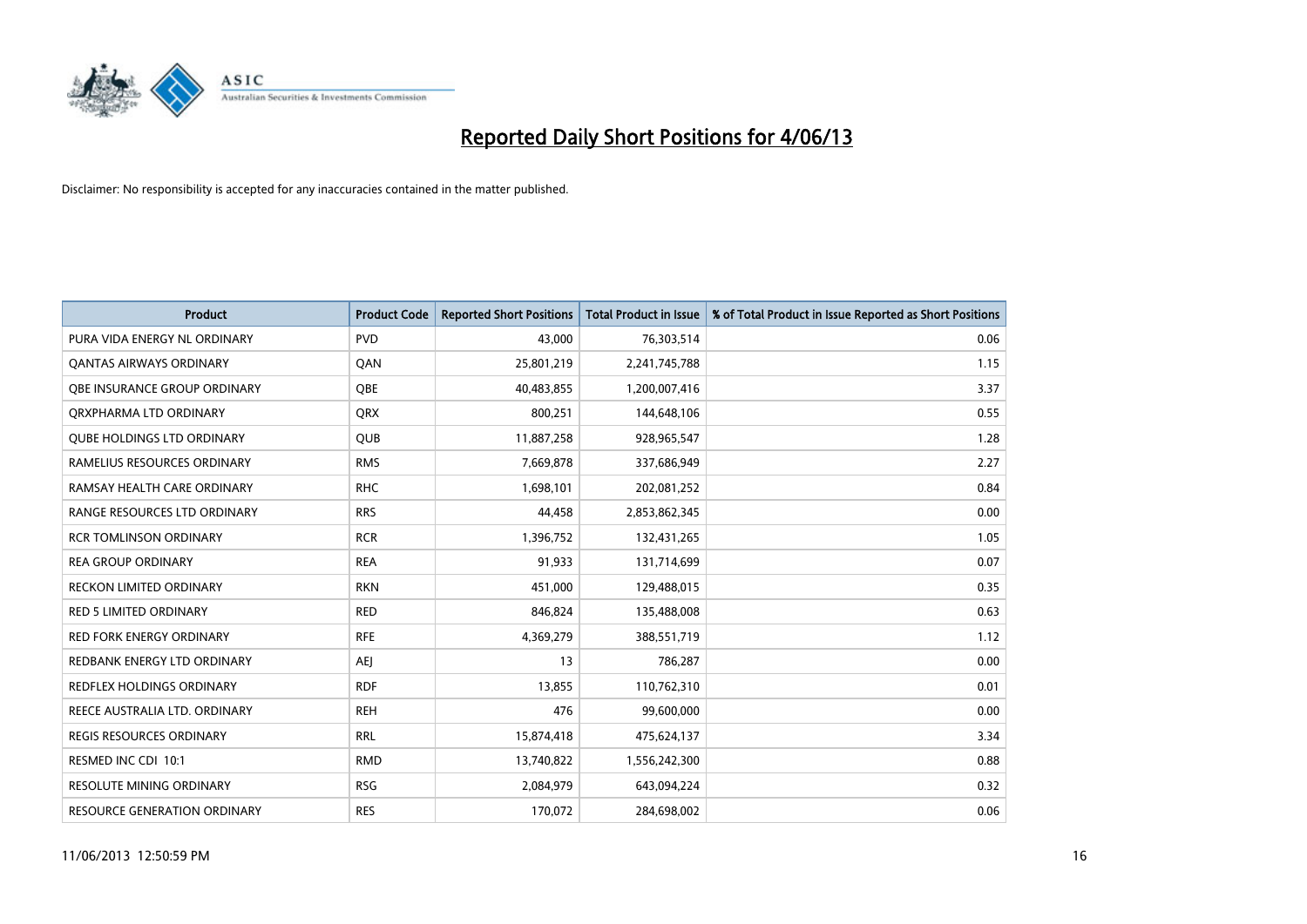

| <b>Product</b>                        | <b>Product Code</b> | <b>Reported Short Positions</b> | <b>Total Product in Issue</b> | % of Total Product in Issue Reported as Short Positions |
|---------------------------------------|---------------------|---------------------------------|-------------------------------|---------------------------------------------------------|
| <b>RETAIL FOOD GROUP ORDINARY</b>     | <b>RFG</b>          | 1,680,754                       | 130,277,856                   | 1.29                                                    |
| REX MINERALS LIMITED ORDINARY         | <b>RXM</b>          | 1,599,390                       | 188,907,284                   | 0.85                                                    |
| RHG LIMITED ORDINARY                  | <b>RHG</b>          | 61,187                          | 308,483,177                   | 0.02                                                    |
| <b>RIALTO ENERGY ORDINARY</b>         | <b>RIA</b>          | 41                              | 682,929,991                   | 0.00                                                    |
| <b>RIDLEY CORPORATION ORDINARY</b>    | <b>RIC</b>          | 996,030                         | 307,817,071                   | 0.32                                                    |
| RIO TINTO LIMITED ORDINARY            | <b>RIO</b>          | 6,057,675                       | 435,758,720                   | 1.39                                                    |
| ROC OIL COMPANY ORDINARY              | <b>ROC</b>          | 1,566,979                       | 683,235,552                   | 0.23                                                    |
| RURALCO HOLDINGS ORDINARY             | <b>RHL</b>          | 12,000                          | 55,019,284                    | 0.02                                                    |
| SAI GLOBAL LIMITED ORDINARY           | SAI                 | 14,720,011                      | 209,440,120                   | 7.03                                                    |
| SALMAT LIMITED ORDINARY               | <b>SLM</b>          | 100,352                         | 159,812,799                   | 0.06                                                    |
| SAMSON OIL & GAS LTD ORDINARY         | SSN                 | 603,400                         | 2,114,831,858                 | 0.03                                                    |
| SANDFIRE RESOURCES ORDINARY           | <b>SFR</b>          | 4,504,500                       | 155,640,968                   | 2.89                                                    |
| SANTANA MINERALS LTD ORDINARY         | SMI                 | 488,715                         | 97,725,799                    | 0.50                                                    |
| SANTOS LTD ORDINARY                   | <b>STO</b>          | 3,485,229                       | 964,313,773                   | 0.36                                                    |
| SARACEN MINERAL ORDINARY              | <b>SAR</b>          | 15,359,754                      | 595,263,186                   | 2.58                                                    |
| SCA PROPERTY GROUP STAPLED SECURITIES | SCP                 | 31,731,842                      | 585,455,114                   | 5.42                                                    |
| SEDGMAN LIMITED ORDINARY              | SDM                 | 782,043                         | 220,368,310                   | 0.35                                                    |
| SEEK LIMITED ORDINARY                 | <b>SEK</b>          | 22,946,459                      | 337,833,019                   | 6.79                                                    |
| SELECT HARVESTS ORDINARY              | SHV                 | 126,157                         | 57,462,851                    | 0.22                                                    |
| SENEX ENERGY LIMITED ORDINARY         | SXY                 | 15,970,815                      | 1,140,804,837                 | 1.40                                                    |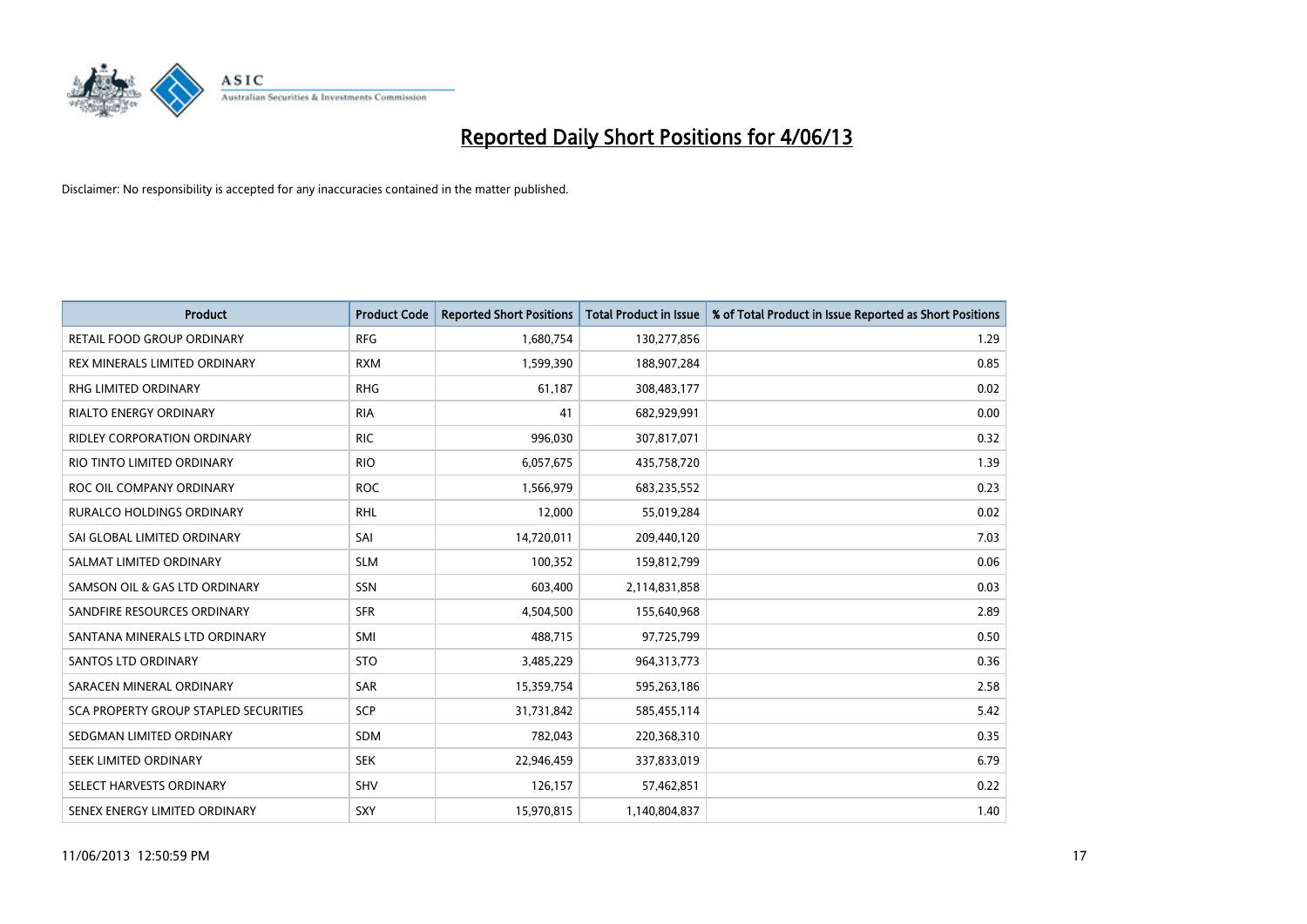

| <b>Product</b>                           | <b>Product Code</b> | <b>Reported Short Positions</b> | <b>Total Product in Issue</b> | % of Total Product in Issue Reported as Short Positions |
|------------------------------------------|---------------------|---------------------------------|-------------------------------|---------------------------------------------------------|
| SERVCORP LIMITED ORDINARY                | SRV                 | 791                             | 98,432,275                    | 0.00                                                    |
| SERVICE STREAM ORDINARY                  | SSM                 | 562,696                         | 283,418,867                   | 0.20                                                    |
| SEVEN GROUP HOLDINGS ORDINARY            | <b>SVW</b>          | 3,120,716                       | 308,160,281                   | 1.01                                                    |
| SEVEN WEST MEDIA LTD ORDINARY            | <b>SWM</b>          | 6,783,782                       | 999,160,872                   | 0.68                                                    |
| SIGMA PHARMACEUTICAL ORDINARY            | <b>SIP</b>          | 8,561,014                       | 1,142,079,824                 | 0.75                                                    |
| SILEX SYSTEMS ORDINARY                   | <b>SLX</b>          | 1,801,117                       | 170,249,150                   | 1.06                                                    |
| SILVER CHEF LIMITED ORDINARY             | <b>SIV</b>          | 6,673                           | 28,762,745                    | 0.02                                                    |
| SILVER LAKE RESOURCE ORDINARY            | <b>SLR</b>          | 4,678,639                       | 379,048,750                   | 1.23                                                    |
| SIMS METAL MGMT LTD ORDINARY             | <b>SGM</b>          | 7,605,634                       | 204,309,387                   | 3.72                                                    |
| SINGAPORE TELECOMM. CHESS DEPOSITARY INT | SGT                 | 2,393,654                       | 190,299,121                   | 1.26                                                    |
| SIRIUS RESOURCES NL ORDINARY             | <b>SIR</b>          | 1,881,401                       | 224,870,167                   | 0.84                                                    |
| SIRTEX MEDICAL ORDINARY                  | <b>SRX</b>          | 803,500                         | 55,768,136                    | 1.44                                                    |
| SKILLED GROUP LTD ORDINARY               | <b>SKE</b>          | 4,251,865                       | 233,533,526                   | 1.82                                                    |
| SKYCITY ENT GRP LTD ORDINARY             | <b>SKC</b>          | 180,000                         | 576,958,340                   | 0.03                                                    |
| <b>SLATER &amp; GORDON ORDINARY</b>      | SGH                 | 652                             | 194,073,908                   | 0.00                                                    |
| SMS MANAGEMENT. ORDINARY                 | <b>SMX</b>          | 2,241,230                       | 69,378,477                    | 3.23                                                    |
| SONIC HEALTHCARE ORDINARY                | <b>SHL</b>          | 9,725,987                       | 396,785,181                   | 2.45                                                    |
| SOUL PATTINSON (W.H) ORDINARY            | SOL                 | 13,898                          | 239,395,320                   | 0.01                                                    |
| SP AUSNET STAPLED SECURITIES             | <b>SPN</b>          | 18,321,314                      | 3,367,543,113                 | 0.54                                                    |
| SPARK INFRASTRUCTURE STAPLED NOTE & UNIT | SKI                 | 43,374,985                      | 1,326,734,264                 | 3.27                                                    |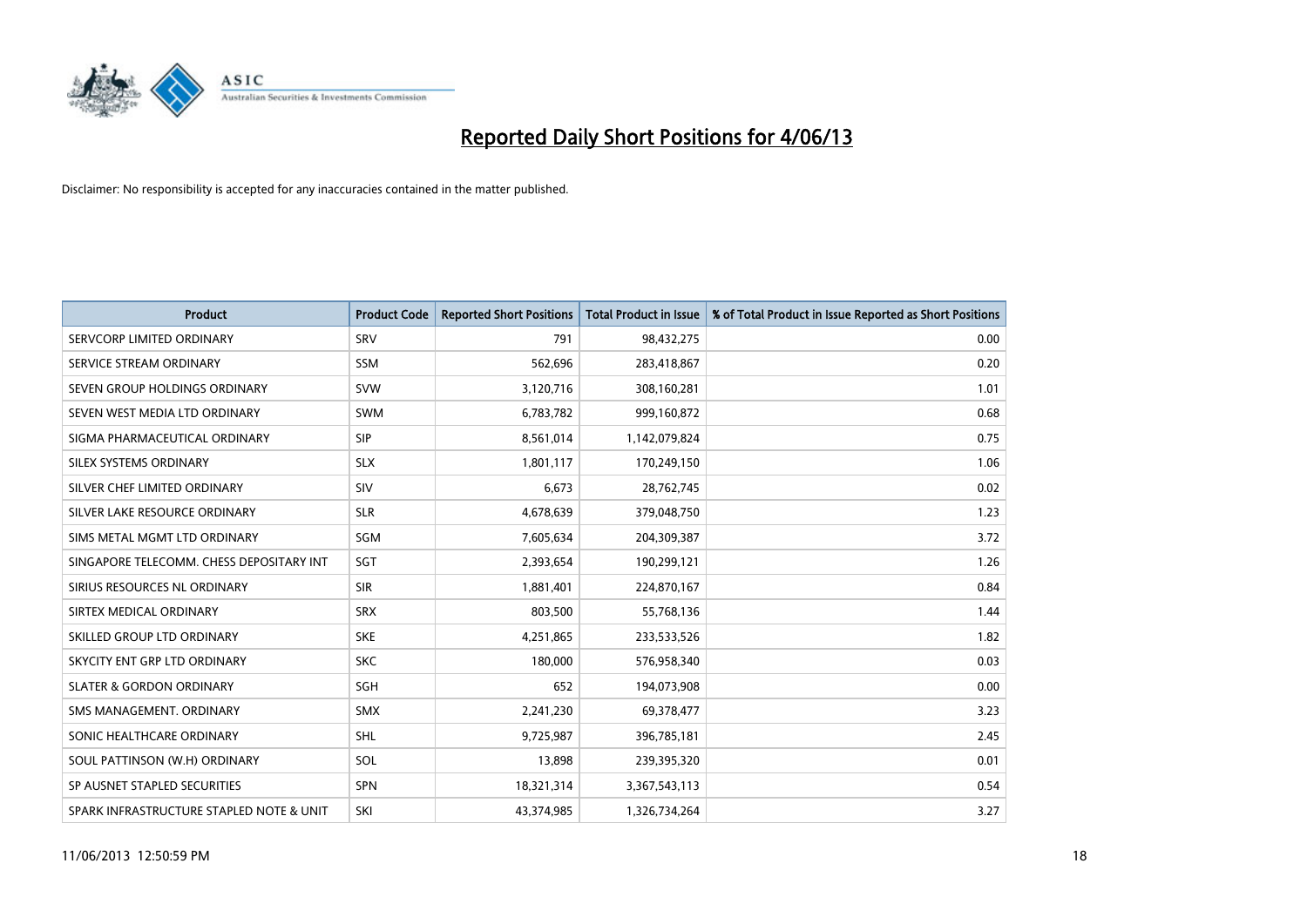

| <b>Product</b>                   | <b>Product Code</b> | <b>Reported Short Positions</b> | <b>Total Product in Issue</b> | % of Total Product in Issue Reported as Short Positions |
|----------------------------------|---------------------|---------------------------------|-------------------------------|---------------------------------------------------------|
| SPDR 200 FUND ETF UNITS          | <b>STW</b>          | 93,626                          | 45,951,346                    | 0.20                                                    |
| SPECIALTY FASHION ORDINARY       | <b>SFH</b>          | 1,505,235                       | 192,236,121                   | 0.78                                                    |
| ST BARBARA LIMITED ORDINARY      | <b>SBM</b>          | 18,649,281                      | 488,074,077                   | 3.82                                                    |
| STARPHARMA HOLDINGS ORDINARY     | SPL                 | 13,470,755                      | 283,665,948                   | 4.75                                                    |
| STHN CROSS MEDIA ORDINARY        | SXL                 | 6,970,664                       | 704,858,524                   | 0.99                                                    |
| STOCKLAND UNITS/ORD STAPLED      | SGP                 | 7,587,065                       | 2,305,750,747                 | 0.33                                                    |
| STRAITS RES LTD. ORDINARY        | <b>SRQ</b>          | 45,650                          | 1,164,150,159                 | 0.00                                                    |
| STW COMMUNICATIONS ORDINARY      | SGN                 | 456,692                         | 403,828,512                   | 0.11                                                    |
| SUNCORP GROUP LTD ORDINARY       | <b>SUN</b>          | 4,057,630                       | 1,286,600,980                 | 0.32                                                    |
| SUNDANCE ENERGY ORDINARY         | <b>SEA</b>          | 4,067,076                       | 403,925,140                   | 1.01                                                    |
| SUNDANCE RESOURCES ORDINARY      | SDL                 | 46,569,583                      | 3,072,110,985                 | 1.52                                                    |
| SUNLAND GROUP LTD ORDINARY       | <b>SDG</b>          | 18,391                          | 189,417,674                   | 0.01                                                    |
| SUPER RET REP LTD ORDINARY       | <b>SUL</b>          | 701,500                         | 196,472,811                   | 0.36                                                    |
| SYD AIRPORT STAPLED US PROHIBIT. | <b>SYD</b>          | 18,884,615                      | 1,861,210,782                 | 1.01                                                    |
| SYRAH RESOURCES ORDINARY         | <b>SYR</b>          | 1,014,789                       | 147,767,623                   | 0.69                                                    |
| TABCORP HOLDINGS LTD ORDINARY    | <b>TAH</b>          | 16,875,127                      | 744,885,690                   | 2.27                                                    |
| TALON PETROLEUM LTD ORDINARY     | <b>TPD</b>          | 38,218                          | 102,135,433                   | 0.04                                                    |
| <b>TANAMI GOLD NL ORDINARY</b>   | <b>TAM</b>          | 41                              | 587,548,523                   | 0.00                                                    |
| TAP OIL LIMITED ORDINARY         | <b>TAP</b>          | 976,638                         | 241,608,606                   | 0.40                                                    |
| TATTS GROUP LTD ORDINARY         | <b>TTS</b>          | 11,976,594                      | 1,402,708,406                 | 0.85                                                    |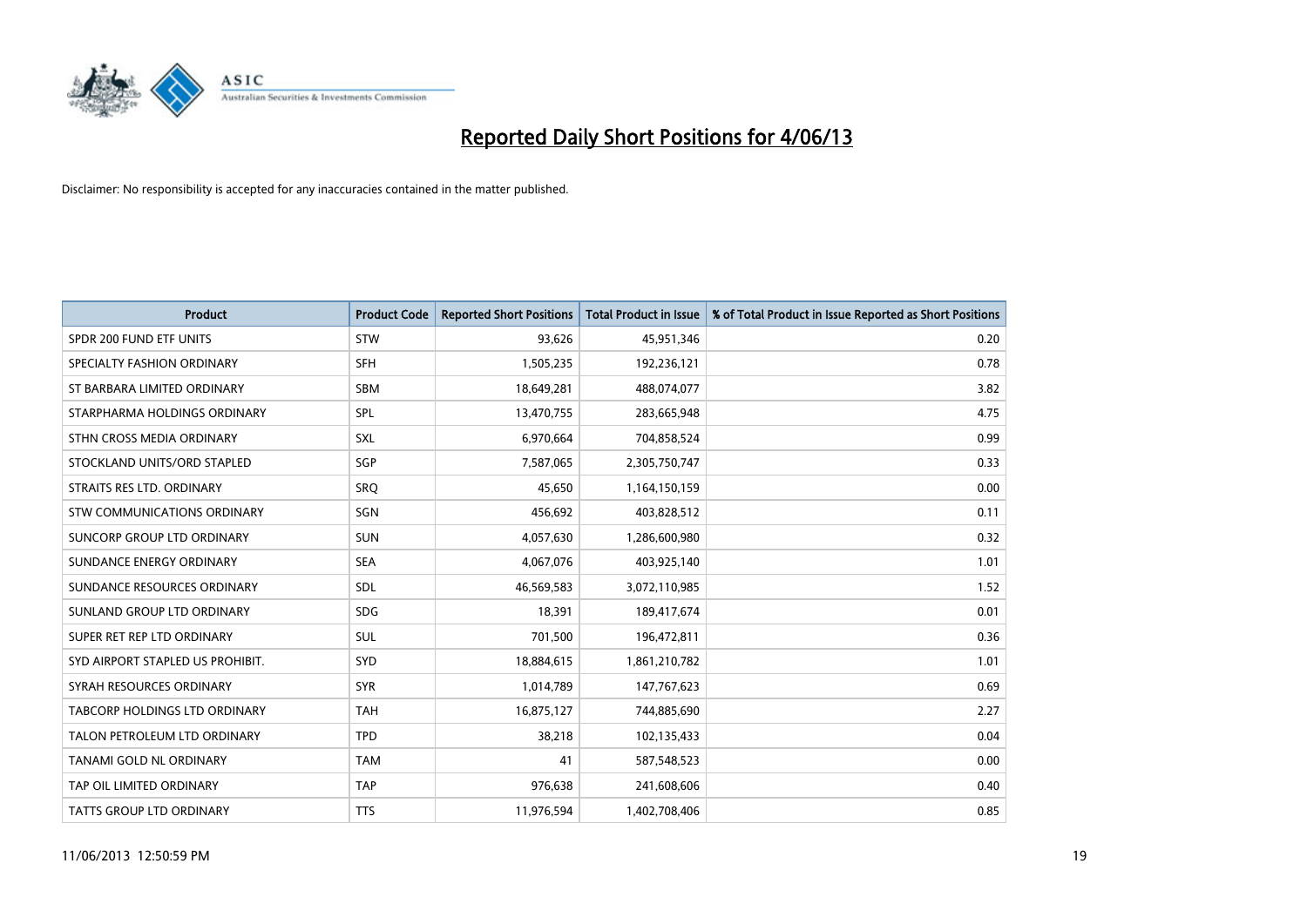

| <b>Product</b>                       | <b>Product Code</b> | <b>Reported Short Positions</b> | <b>Total Product in Issue</b> | % of Total Product in Issue Reported as Short Positions |
|--------------------------------------|---------------------|---------------------------------|-------------------------------|---------------------------------------------------------|
| <b>TELECOM CORPORATION ORDINARY</b>  | <b>TEL</b>          | 9,098,342                       | 1,817,088,869                 | 0.50                                                    |
| TELSTRA CORPORATION, ORDINARY        | <b>TLS</b>          | 16,412,500                      | 12,443,074,357                | 0.13                                                    |
| TEN NETWORK HOLDINGS ORDINARY        | <b>TEN</b>          | 96,183,611                      | 2,586,970,845                 | 3.72                                                    |
| TERANGA GOLD CORP CDI 1:1            | <b>TGZ</b>          | 75,247                          | 173,285,133                   | 0.04                                                    |
| THE REJECT SHOP ORDINARY             | <b>TRS</b>          | 1,649,340                       | 28,808,248                    | 5.73                                                    |
| THORN GROUP LIMITED ORDINARY         | <b>TGA</b>          | 61,457                          | 147,584,880                   | 0.04                                                    |
| TIGER RESOURCES ORDINARY             | <b>TGS</b>          | 3,234,410                       | 674,770,269                   | 0.48                                                    |
| TOLL HOLDINGS LTD ORDINARY           | <b>TOL</b>          | 28,996,455                      | 717,133,875                   | 4.04                                                    |
| TOX FREE SOLUTIONS ORDINARY          | <b>TOX</b>          | 946,162                         | 129,607,453                   | 0.73                                                    |
| TPG TELECOM LIMITED ORDINARY         | <b>TPM</b>          | 225,934                         | 793,808,141                   | 0.03                                                    |
| TRADE ME GROUP ORDINARY              | <b>TME</b>          | 431,751                         | 396,017,568                   | 0.11                                                    |
| TRANSFIELD SERVICES ORDINARY         | <b>TSE</b>          | 14,884,470                      | 512,457,716                   | 2.90                                                    |
| TRANSPACIFIC INDUST, ORDINARY        | <b>TPI</b>          | 2,189,464                       | 1,578,563,490                 | 0.14                                                    |
| TRANSURBAN GROUP TRIPLE STAPLED SEC. | <b>TCL</b>          | 5,520,048                       | 1,481,594,818                 | 0.37                                                    |
| TREASURY WINE ESTATE ORDINARY        | <b>TWE</b>          | 15,634,097                      | 647,227,144                   | 2.42                                                    |
| TROY RESOURCES LTD ORDINARY          | <b>TRY</b>          | 4,093,132                       | 91,318,649                    | 4.48                                                    |
| UGL LIMITED ORDINARY                 | UGL                 | 11,560,071                      | 166,511,240                   | 6.94                                                    |
| UXC LIMITED ORDINARY                 | <b>UXC</b>          | 283,310                         | 308,806,649                   | 0.09                                                    |
| VIRGIN AUS HLDG LTD ORDINARY         | <b>VAH</b>          | 61,423,230                      | 2,581,231,776                 | 2.38                                                    |
| VNGD AUS SHARES ETF UNITS            | VAS                 | 772                             | 6,133,376                     | 0.01                                                    |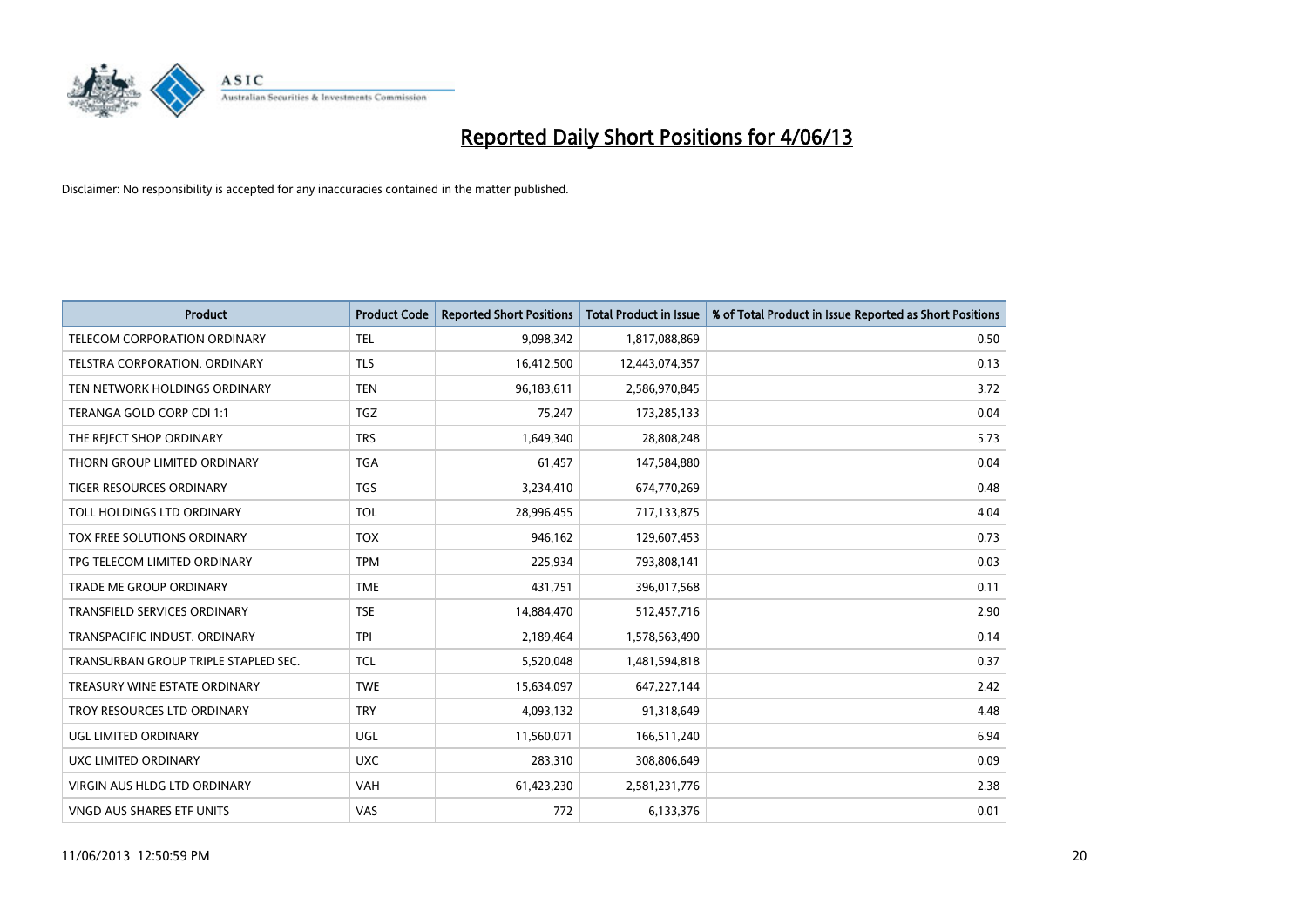

| <b>Product</b>                         | <b>Product Code</b> | <b>Reported Short Positions</b> | <b>Total Product in Issue</b> | % of Total Product in Issue Reported as Short Positions |
|----------------------------------------|---------------------|---------------------------------|-------------------------------|---------------------------------------------------------|
| <b>VOCUS COMMS LTD ORDINARY</b>        | <b>VOC</b>          | 111,153                         | 78,539,890                    | 0.14                                                    |
| WAM CAPITAL LIMITED ORDINARY           | <b>WAM</b>          | 50                              | 290,459,936                   | 0.00                                                    |
| WATPAC LIMITED ORDINARY                | <b>WTP</b>          | 114,917                         | 184,332,526                   | 0.06                                                    |
| <b>WDS LIMITED ORDINARY</b>            | <b>WDS</b>          | 7                               | 144,740,614                   | 0.00                                                    |
| WEBJET LIMITED ORDINARY                | <b>WEB</b>          | 636,767                         | 79,397,959                    | 0.80                                                    |
| <b>WESFARMERS LIMITED ORDINARY</b>     | <b>WES</b>          | 25,449,198                      | 1,006,665,540                 | 2.53                                                    |
| WESFARMERS LIMITED PARTIALLY PROTECTED | <b>WESN</b>         | 44,238                          | 150,528,058                   | 0.03                                                    |
| WESTERN AREAS LTD ORDINARY             | <b>WSA</b>          | 16,129,340                      | 196,843,803                   | 8.19                                                    |
| WESTERN DESERT RES. ORDINARY           | <b>WDR</b>          | 2,062,126                       | 360,853,631                   | 0.57                                                    |
| WESTFIELD GROUP ORD/UNIT STAPLED SEC   | <b>WDC</b>          | 4,743,496                       | 2,194,138,450                 | 0.22                                                    |
| WESTFIELD RETAIL TST UNIT STAPLED      | <b>WRT</b>          | 11,974,143                      | 3,054,166,195                 | 0.39                                                    |
| <b>WESTPAC BANKING CORP ORDINARY</b>   | <b>WBC</b>          | 19,549,317                      | 3,103,729,084                 | 0.63                                                    |
| WHITE ENERGY COMPANY ORDINARY          | <b>WEC</b>          | 201,505                         | 322,974,494                   | 0.06                                                    |
| WHITEHAVEN COAL ORDINARY               | <b>WHC</b>          | 106,887,809                     | 1,025,635,023                 | 10.42                                                   |
| WHK GROUP LIMITED ORDINARY             | <b>WHG</b>          | 1,531,995                       | 265,200,652                   | 0.58                                                    |
| WIDE BAY AUST LTD ORDINARY             | <b>WBB</b>          | 441                             | 36,238,600                    | 0.00                                                    |
| WINDIMURRA VANADIUM ORDINARY           | <b>WVL</b>          | 20,461                          | 19,284,366                    | 0.11                                                    |
| WOODSIDE PETROLEUM ORDINARY            | <b>WPL</b>          | 1,880,972                       | 823,910,657                   | 0.23                                                    |
| WOOLWORTHS LIMITED ORDINARY            | <b>WOW</b>          | 6,258,516                       | 1,245,641,610                 | 0.50                                                    |
| WORLEYPARSONS LTD ORDINARY             | <b>WOR</b>          | 5,754,799                       | 243,103,065                   | 2.37                                                    |